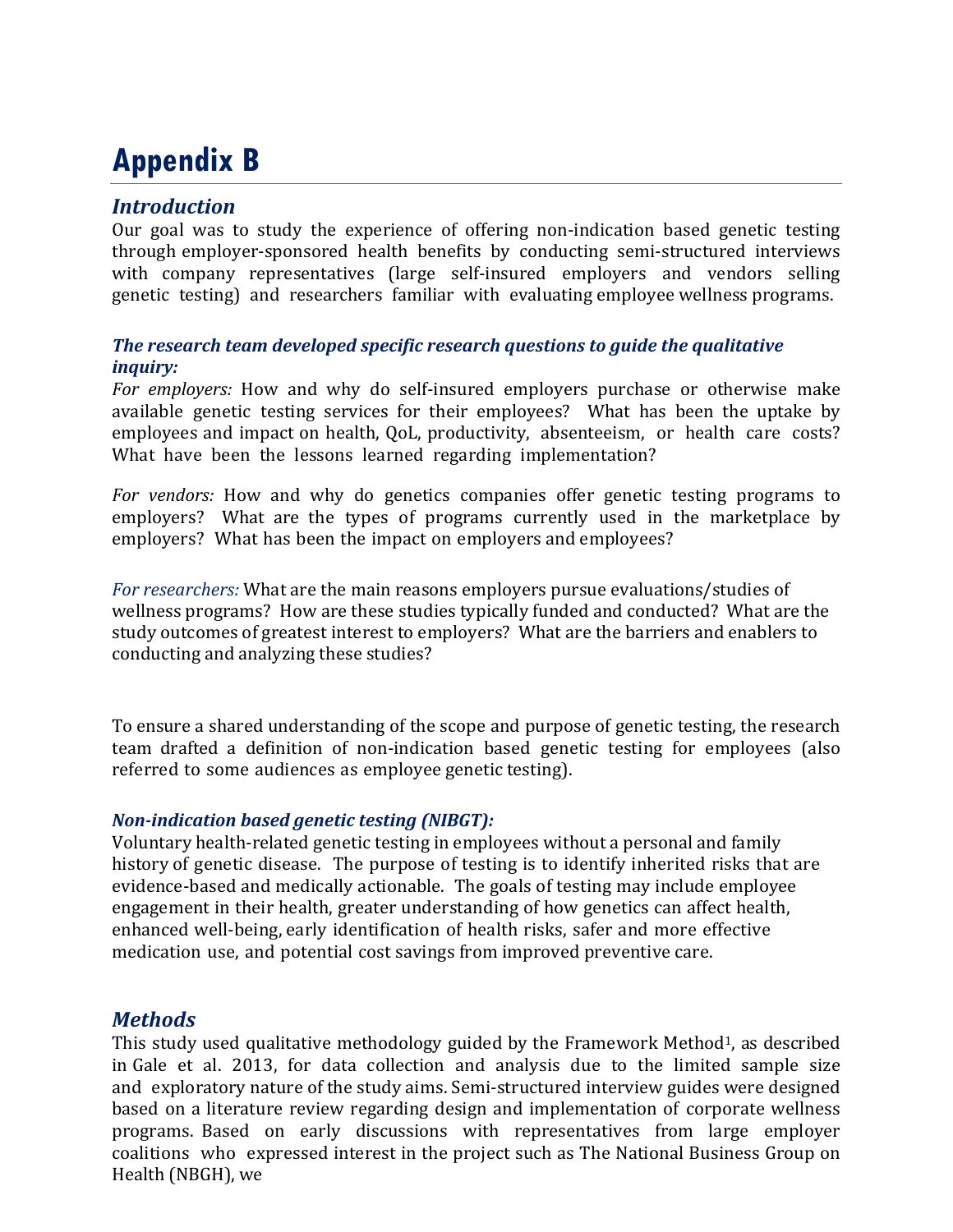also described contextual factors that may influence adoption of genetic testing programs as part of developing the interview questions. For example:<br> $\circ$  Type of employer (industry seament).

- Type of employer (industry segment).
- o *Type of employee (age, educational background and role in company).*
- How the program is paid for (part of wellness program, part of health insurance *benefit, out-of-pocket costs).*
- Internal factors Employee demand, fit with organizational goals surrounding *employee health and wellness, Chief Medical Officer (CMO) understanding of state-bystate legal requirements related to genetics, and corporate decision-making structure.*
- o *External factors market competition for employees, need to retain top talent, state of genetic evidence supporting population screening, laws governing privacy, and uses of genetic data by state.*

Draft interview guides were shared with employer wellness research experts for review and the guides were revised based on this feedback. Interview guides were customized for the three stakeholder groups: vendors, employers (company leaders), and researchers. The interview guides contained the definition of NIBGT, shared questions/themes and probes, as well as questions unique to the individual stakeholder type. Copies of the interview guides are provided in Appendix C.

A target list of vendors was developed based on a systematic internet search of companies offering genetic testing as part of wellness programs. We made numerous attempts to identify decision-makers at self-insured employers that are currently offering genetic testing for their employees. For example, we attempted to identify employer decision-makers through recommendations from genetic testing companies who would share names of current clients. We also made presentations to employer coalitions such as NBGH and to attendees of a Chief Medical Officer Summit on the topic of precision population health as a way to generate interest in study participation. Finally, we searched the literature for authors who had publications exploring NIBGT and wellness programs and by networking with individuals who attended conferences on this same topic. We relied on the Vice President (VP) of research from Research Organization #1 (RO#1) to provide names of researchers familiar with evaluation of employer wellness programs, emphasizing an established publication track record.

The study protocol was deemed exempt (Category 2 exemption) by the Geisinger IRB. An invitation email was sent to our target stakeholder list (N= 27) explaining our research and soliciting participation in a 45-60 minute recorded telephone interview. We targeted senior leaders at each of the 15 vendors identified in the landscape. A one-page study description was shared with attendees of employer coalition-sponsored NIBGT-related meetings and webinars to recruit company leaders. Four researchers with a portfolio of published wellness program studies were invited to participate as interviewees. An honorarium of \$200 was offered to potential participants. Three attempts were made to contact those on the stakeholder list and to solidify a teleconference meeting time. Ten vendor representatives, three company leaders and two researchers responded to the email invitations and a teleconference was scheduled. In total, 9 semi-structured interviews with stakeholders were conducted by a lead interviewer and a co-interviewer responsible for compiling detailed interview notes. Recordings of interviews with stakeholders who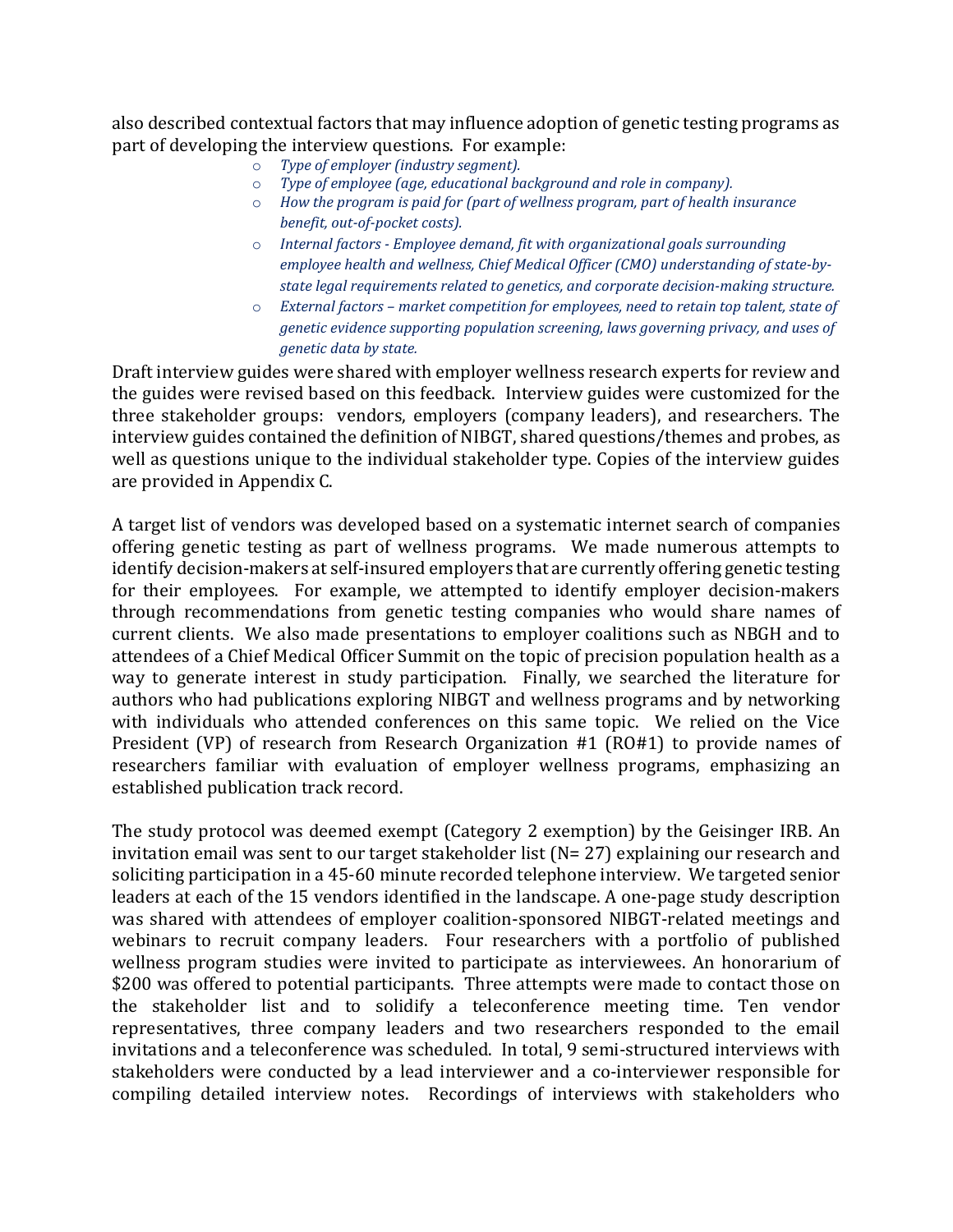provided verbal consent to be recorded (8) were sent to a transcription service. One vendor representative declined to have the interview recorded.

Data were collected and analyzed in the form of episodic summaries, detailed interview notes, and recorded transcripts. Thematic coding and analysis of stakeholder data were guided by the Framework Method1. Initial coding was conducted by two study personnel analyzing transcripts for emergent themes within each group and subsequently comparing identified themes. The research team then attempted to consolidate shared themes across all three groups, while also identifying themes unique to each specific stakeholder group. A second round of coding was conducted to look in-depth at each theme. A codebook was created to establish consistent definitions for use across the analysis. Codes with an interrater reliability of 80-100% were included in the final codebook.

Given the substantial differences observed across stakeholder groups, the research team determined that an exploratory case study approach focused on vendors would provide greater understanding of how genetic testing was being marketed to employers. Publicly available information from company websites regarding tests, data sharing practices and evidence claims was used to triangulate findings regarding the business focus and impact of vendors. Using insights developed from the March 2019 NHGRI-sponsored meeting on employers and genetic testing<sup>2</sup>, the four participants representing the vendor stakeholder group were split into two categories based on their business focus. Specifically, we split the vendors according to whether they offered primarily "Medically Actionable" genetic testing and services, or "Health & Wellness" genetic testing and services. This exploratory case study of the four vendors, along with stakeholder perspectives from both the company leaders, chief medical officer and research organization groups, helped provide further understanding of both similar and distinct perspectives related to employers seeking genetic testing services for their employees.

## *Results*

## *Participant Characteristics*

We interviewed participants from three different stakeholder categories: vendors (V1, V2, V3, and V4), company leaders (C1, C2, C3), and research organizations (R1 and R2). Company leaders and participants from research organizations were not found to have direct experience with implementing NIBGT in wellness programs. Their perspectives still held value but for the purpose of this report, we will focus on vendor perspectives of NIBGT in wellness programs. Any relevant information from the company leaders or participants from research organizations will be included at the end of each section topic.

Participants from four genetic testing vendors had varying job roles. V1 is the VP for Employer Strategic Partnerships at Vendor#1 and has been in that role at Vendor#1 for six months at the time of the interview but has 20 years of experience in the employer market segment. V2 is the VP of Scientific and Medical Affairs at Vendor#2; he has been at Vendor#2 for four years and in the VP role for two years. V3 is the founder, CEO, and general manager of Vendor#3 for about eight years, two years of that being in the aforementioned role at the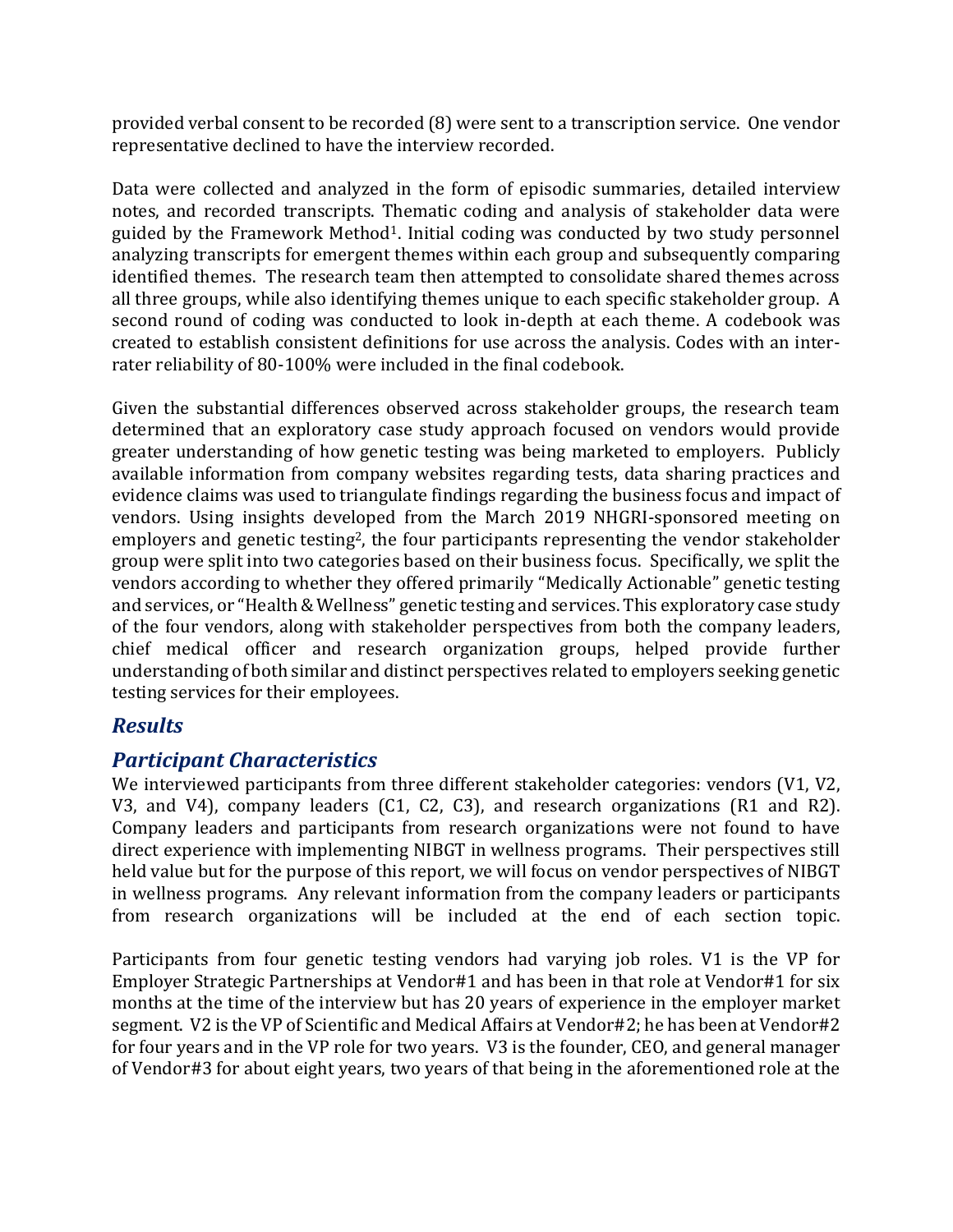Vendor#3 precursor company. V4 is a co-founder of Vendor#4 and joined the Vendor#4 team full-time in 2017.

Leaders from varying companies included a CMO (C1), a Benefits Manager (C2) and independent consultant, and a VP of Human Resources (C3). Participants from research organizations included the VP of Research (R1) from RO#1 as well as the Senior Scientist and Director of the Institute for Health & Productivity Studies (R2) at Research Organization #2 (RO#2). R2 also holds the position of VP of Consulting at Applied Research at a separate company.

The Association for Molecular Pathology (AMP) which represents the leading global professional society for molecular diagnostics, strongly opposes "consumer testing that provides information that is either not clinically valid or is used to sell secondary products or services, such as unsubstantiated claims concerning athleticism, diet, exercise or cosmetics." 3 As such, we stratified the companies that we interviewed into two categories based on the primary scope of non-indication-based testing: "Medically Actionable" for V1 and V2 and "Health & Wellness" for V3 and V4. These two categories also reflect different approaches to employee counseling - the medically actionable test vendors provide access to board certified genetics professionals, while the Health & Wellness (H&W) vendors rely<br>on mutritionists, personal trainers and life coaches. on nutritionists, personal trainers and life coaches.

Medically actionable genetic testing is defined in this study as including CDC tier 1 genetic conditions or genes from the American College of Medical Genetics and Genomics (ACMG) secondary findings list. The most up-to-date guidelines from the Clinical Pharmacogenetics Implementation Consortium (CPIC) in July 2019 have included 24 genes and 62 drugs to facilitate clinical decision-making, and therefore are considered medically actionable. However, there was substantial variability in the tests offered by vendors, making this category less relevant for stratifying vendors. As such, we did not include category less relevant for stratifying vendors. pharmacogenomics (PGx) in our decision-making for defining these groups. Health & Wellness testing is defined in this study as recreational genetic testing including an association with fitness, nutrition, skin care, or behavioral traits.

| <b>Vendor</b><br>(Participant) | <b>CDC</b> Tier 1<br>Conditions | ACMG 59<br><b>Secondary</b><br>List | Health &<br>Wellness<br><b>Screening</b> | $P$ Gx<br><b>Screening</b> | <b>Board-Certified</b><br>Genetic<br>Counselor/Geneticist<br>/Pharmacist | *Other<br><b>Consultations</b> |
|--------------------------------|---------------------------------|-------------------------------------|------------------------------------------|----------------------------|--------------------------------------------------------------------------|--------------------------------|
| Vendor#1<br>(V1)               | $\overline{\mathcal{L}}$        | $\checkmark$                        | $\boldsymbol{\mathsf{x}}$                | $\checkmark$               | $\checkmark$                                                             | X                              |
| Vendor#2<br>(V2)               | $\blacktriangleright$           | $\checkmark$                        | X                                        | $\checkmark$               | $\checkmark$                                                             | $\boldsymbol{\mathsf{x}}$      |
| Vendor#3<br>(V3)               | $\boldsymbol{\mathsf{x}}$       | $\boldsymbol{\mathsf{X}}$           | $\overline{\mathbf{v}}$                  | $\checkmark$               | $\boldsymbol{\mathsf{X}}$                                                |                                |

#### **Table 1. Service Offerings by Vendor**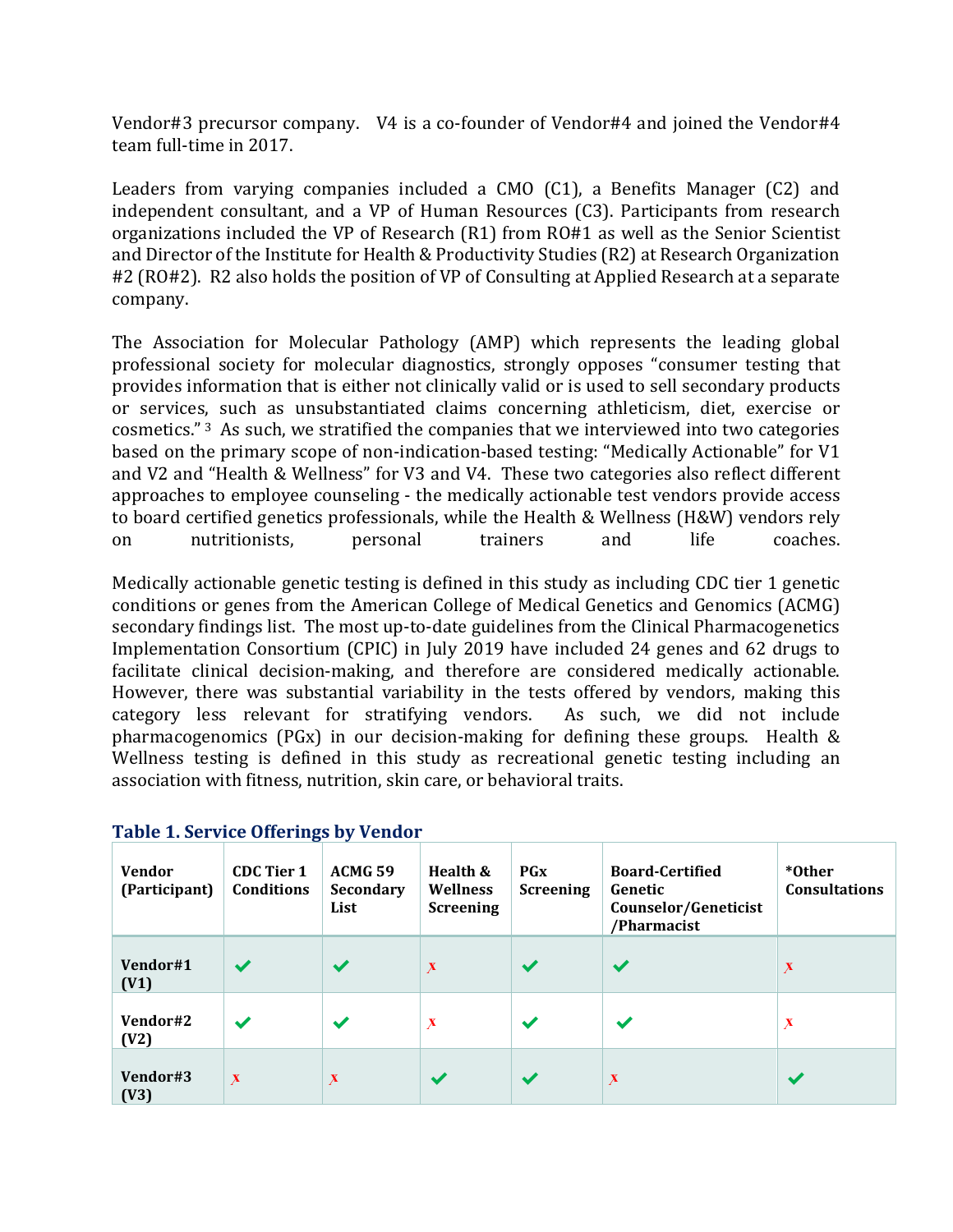| Vendor#4 | $\mathbf{r}$ | $\overline{\phantom{a}}$ | $\overline{\phantom{a}}$ | $\overline{\phantom{a}}$ |  |
|----------|--------------|--------------------------|--------------------------|--------------------------|--|
| (V4)     |              |                          |                          |                          |  |

*\*Can be nutritionists, personal trainers, life coaches*

#### *Vendor characteristics*

Vendor#1 was founded in 2016 and focuses on providing education, evaluation, and counseling of employees for potential use of medically actionable tests but does not have an associated testing laboratory. Rather, their team helps to identify the appropriate test for an individual while working in close relationship with a preferred set of external laboratories. Vendor#1 employs a genomic resource center to educate consumers regarding genetics, healthcare, and risk assessment tools in conjunction with personal and family history, with access to care coordinators, genetic counselors, and geneticists. Gene panels commonly recommended are either associated with conditions such as cancer and heart health, or reproductive health and PGx.

Vendor#2 was founded in 2013 and had its public launch in 2015. They market two gene panels: a hereditary cancer panel that includes 30 genes associated with eight common hereditary cancers, and an extended panel that includes 74 genes associated with common hereditary cancers, hereditary forms of heart disease, and medication response with PGx. If a test performed by Vendor#2 comes back with positive results, they conduct confirmatory testing with third party laboratories. V2 was the only vendor to recommend a change in the study team's definition of NIBGT. The interviewee recommended altering the target population to include employees "with or without a personal or family history" of genetic disease to reflect current practices with employers. This more accurately captures employees that have a relevant family history that may not have been picked up in clinical practice.

Established in 2014, Vendor#3 specializes in H&W genetic testing focused on nutritional benefits, exercise guidance, and behavioral/lifestyle changes. They also offer a Skin Health Genetic Test aimed at helping individuals personalize their skincare regimen and a Drug Sensitivity Test (PGx) intended for individuals who have experienced side effects or adverse drug reactions and those with limited medication response. They market two main H&W tests4: The first is a 25 gene panel associated with nutrition, vitamin response, and elevated cholesterol; the second test is a 53 gene panel that includes all previous categories along with predispositions related to stress, blood sugar elevations, and behavioral tendencies. The assay is identical for both panels, what differs is simply the genetic variants reported.

Vendor#4 was incorporated in 2014 and currently markets a 45-single nucleotide variant (SNV) panel associated with Health & Wellness and tendencies such as nutrition, fitness, and skin care. The Vendor#4 website<sup>5</sup> claims that NIBGT in corporate programs support personalized preventive wellness interventions to "help make employees more aware of their risk factors and point them to ways to improve their health and lifestyle."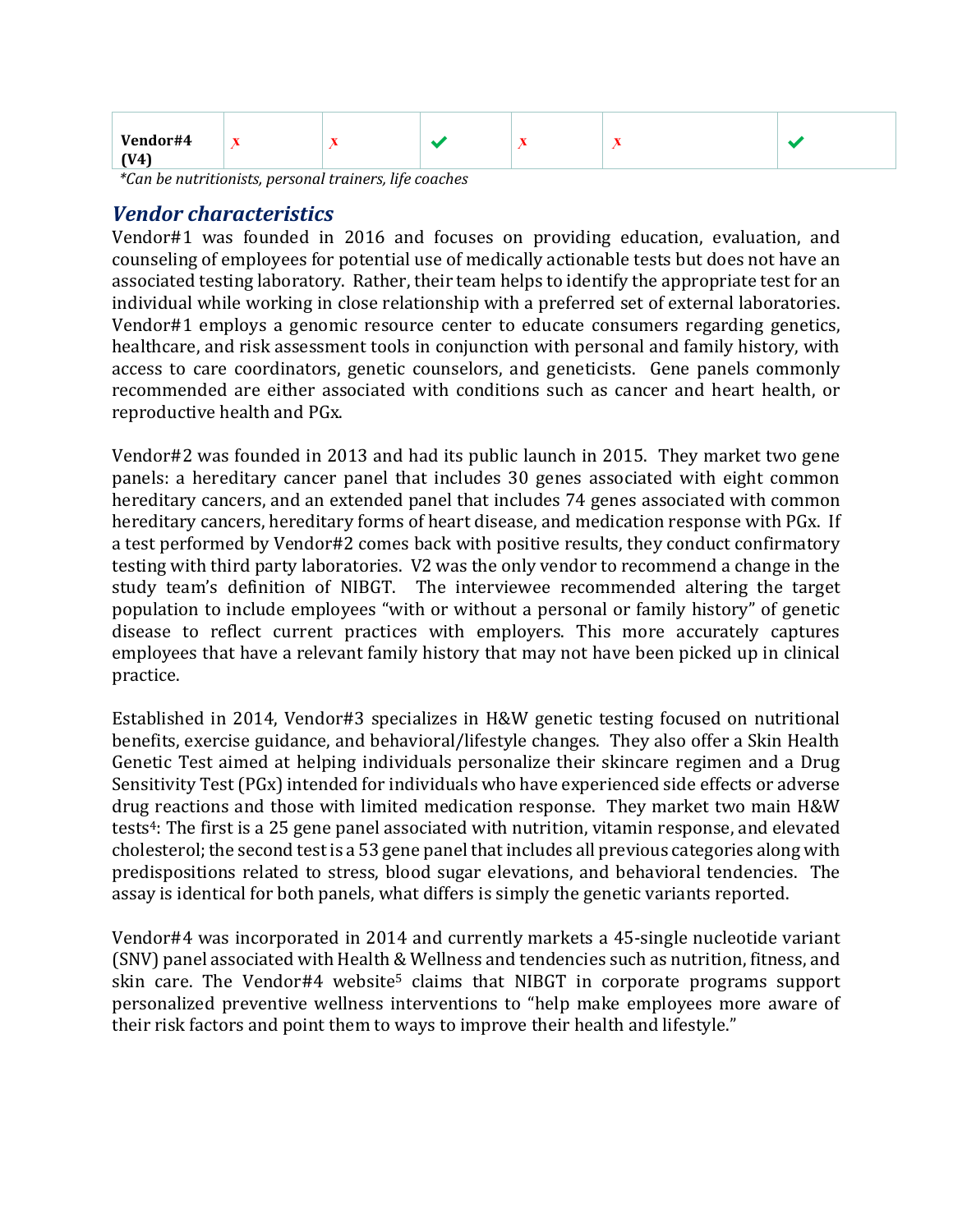## *Financial Compensation*

The vendors we interviewed predominately offer genetic testing as part of corporate wellness programs. Self-insured employers often offer these programs to employees at no cost or reduced cost and the wellness interventions are not billed to insurers under the medical benefit. If the employee has been found to be at increased risk for a medically actionable condition such as hereditary breast and ovarian cancer or diabetes, then appropriate diagnostic workups and treatments are typically covered by employersponsored health insurance. Compensation for vendor services varies depending on the tests they offer. Insurance companies do not authorize coverage for H&W genetic testing that does not demonstrate clinical validity or clinical utility. Alternatively, vendors can submit to insurers for payment for medically actionable genetic testing but based on the interviews conducted this is relatively uncommon. Independent of insurance, interviews conducted this is relatively uncommon. some employer wellness programs offer various methods to pay for employee testing through a partner vendor in an effort to minimize any financial cost to employees. V1 from Vendor#1 shared that they offer services along a continuum from education and assessment only on one end, to a total solution on the other, that includes recommending specific genetic tests and then counseling employees regarding their test result. One option for being paid for these services involves a per employee per month (PEPM) model that reflects the intensity of services offered. For example, the PEPM charge for education and assessment might only be \$1-2 PEPM, while the PEPM charge for the total solution would be more in the \$5-7 PEPM range. Alternatively, V1 stated that the compensation model for some employers is based on service utilization (fee for service) or a hybrid of the two approaches. Importantly, all these modes of financial compensation are implemented outside of or as a complement to traditional medical insurance.

V2 from Vendor#2, a company that originally marketed itself primarily to self-insured clients, stated employers pay for employee genetic testing predominantly as part of wellness benefits ("wellness perks") and very rarely through their insurance payer. NIBGT does not meet most payers' definition of medical necessity (a test or procedure that is justified as reasonable, necessary, and/or appropriate based on evidence-based clinical standards of care). V2 elaborates that some payers may use an authorization strategy in the context for research studies called, "coverage with evidence development." This process provides provisional coverage of tests with clear evidence of clinical validity and promising evidence of clinical benefits and harms. This allows participants of an insurance plan to receive coverage while the process of developing evidence is on-going.

V3 mentioned that some employers provide healthcare credits to their employees every year, offering them the option to use these credits to buy one or more non-indication based genetic tests. Other employers have paid for the genetic test as a covered wellness program benefit. In contrast with Vendor#2, neither Vendor#3 nor their client companies bill insurance companies directly.

V4 discussed varying solicitation methods based on financial compensation strategies. Vendor#4 markets their testing as H&W to "fly under the radar" and minimize financial risk. Another method discussed by V4 is to market their services to specific regions. For example,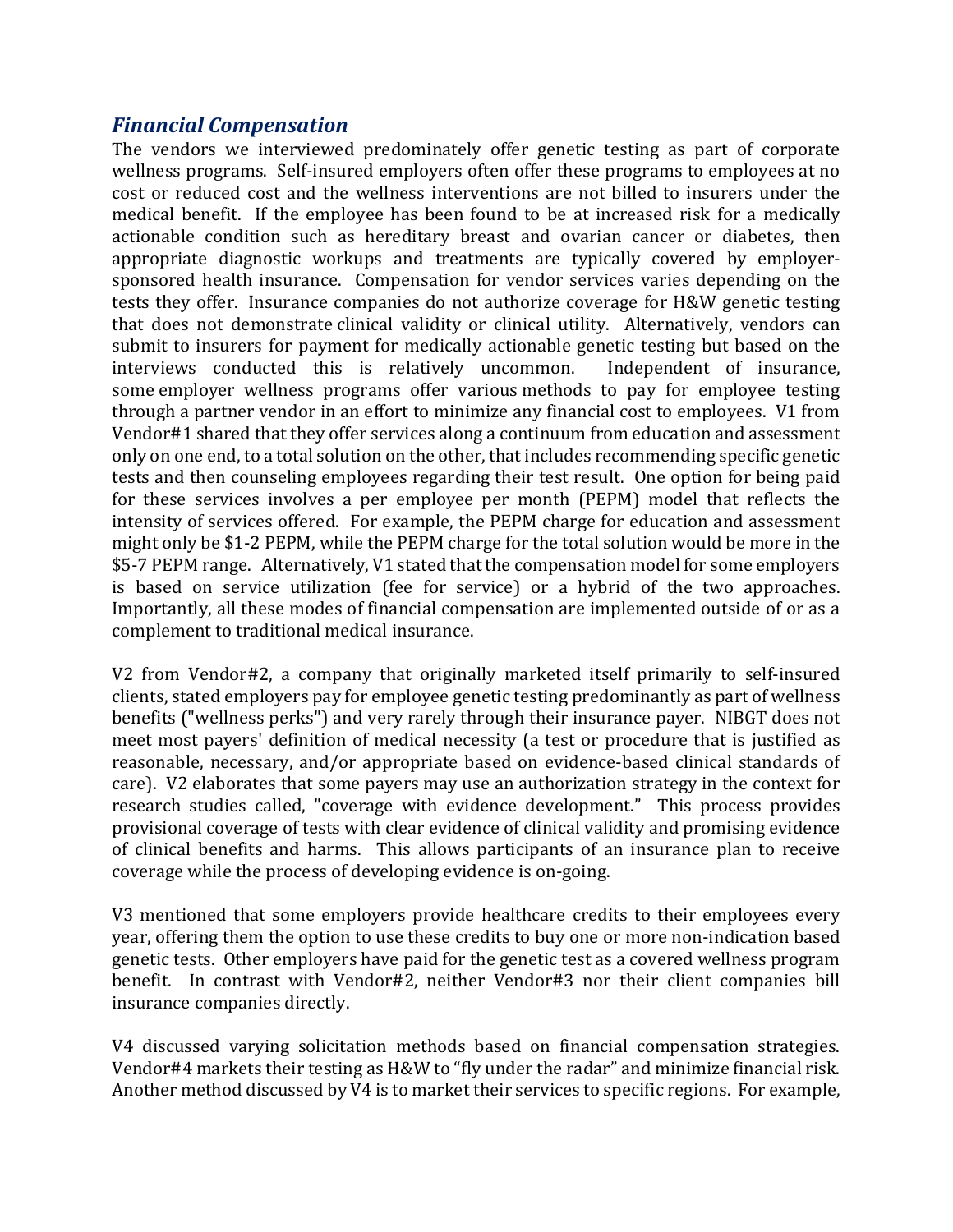because of greater restrictions in the state of New York, Vendor#4 has made the decision not to provide their services in that state.

Additional information regarding financial compensation came from responses by corporate leaders. C1 reportedly knows of other self-insured employers who are considering offering NIBGT as a covered benefit, which may require an insurance deductible, but because NIBGT is relatively new it is not typically covered. He recommended PGx for chemotherapy agents to be made part of the insurance authorization process within their employer health plan, labeling the testing as "necessary" under insurance. C1 also mentioned wanting genetic testing for hyperlipidemia to be completely covered under their preventive care category of wellness benefits, but the company and its health plan did not follow his recommendation. These tests are not routinely covered through an employer-sponsored health insurance plan, but reportedly when C1 coaches an employee's physician on how to request coverage, some<br>have success in receiving coverage. have success in receiving coverage.

C3 stated they have had a financial support benefit for clinical testing over the past five to six years through their Workplace Genomics Program (WGP). The WGP, offered globally with 70% of participation in the US, helps pay for employee testing that is clinically indicated (medically actionable), but not for H&W NIBGT. C3 also reported that occasionally testing is paid for by institutions not covered under insurance but only to obtain research information, "...you can have a Foundation Medicine test run on a tumor, but then you might have a hereditary test done that would not be paid for by insurance, but institutions are just paying for that to get research information."

#### *Genetic Testing in Wellness Programs*

Vendor participants provided varying perspectives as to why companies choose to include NIBGT within their wellness programs. V1 shared that employers who consider investment in employees over the long-term may believe that providing genetic testing options for employees via wellness programs allows the company to recoup the cost of the program by preventing future catastrophic events. This is a substantial consideration for businesses who tend to keep their employees for life and employ multiple generations of family members. A company-paid genetic testing program offers a potential benefit of improving employee<br>health and productivity while minimizing preventable healthcare costs. health and productivity while minimizing preventable healthcare costs.

*"Employers want employees to be healthy and productive. Unhealthy employees may result in increased costs for employers related to healthcare costs and loss of productivity. As such, employers at companies who analyze employee health trends may identify ways to utilize genetic testing and counseling in order to improve or prevent severe health complications in employees. Identifying potential health risks in employees and allowing them the opportunity to seek intervention offers savings from a medical cost perspective and offers incentive for companies to offer coverage for genetic testing of employees." – V1.*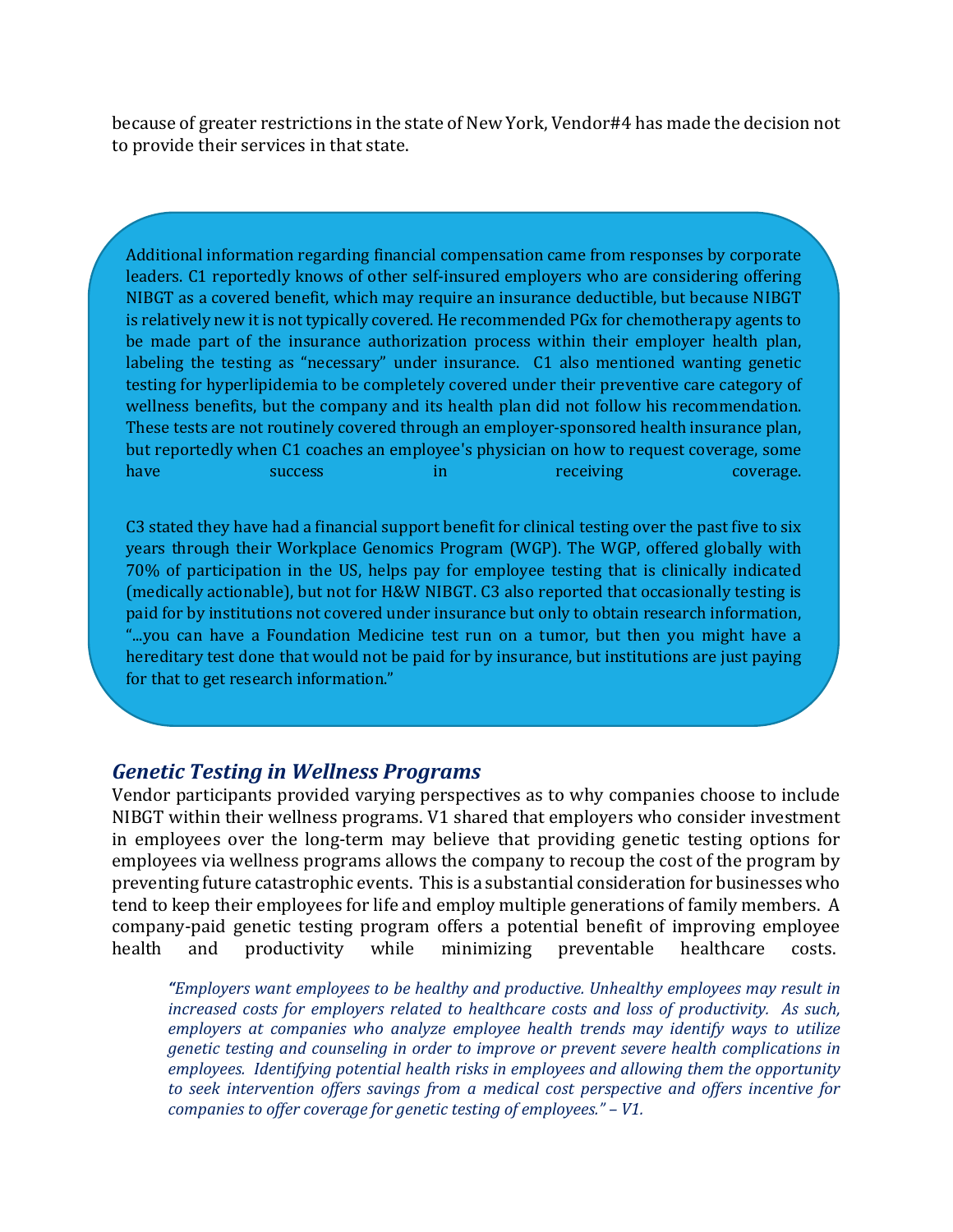The Vendor#2 website indicates that genetic testing can "help fill gaps in care and health management by offering personalized screening guidelines and identification of people with high risk for major conditions based on genetic and non-genetic results." During our interview with V2, it was discussed that they felt that genetic counseling at vendor labs via telehealth is a valuable service. Genetic test results may allow a patient's physician to change recommendations for surveillance/management based on an individual's personal and family history, whereas PGx testing may allow for a clinical pharmacy consultation based on the results. In addition, Vendor#2 offers consumers an online service called the "HelpHub" to act as a personalized reminder for compliance with relevant screening guidelines (ex. mammograms, etc).6

Another reason companies may include NIGBT in a wellness program is to market themselves as innovative and to differentiate from competitors. For example, V1 states that companies try to recruit top talent and retain those employees through innovative benefits packages such as genetic testing and precision medicine. V2 corroborates this perspective when claiming NIBGT can be used as an incentive for employee retention, especially in a competitive white-collar workspace. These employers are not necessarily thinking of the return on investment (ROI) but they want to differentiate themselves as a company that cares about you as an individual. V4 agreed with this assessment by referring to the phenomenon of companies supplying new and interesting benefits for employees as "The Apple Effect."

In the H&W testing arena, company culture is a major factor for implementation of genetic testing in a wellness program (V4). If there is a supportive environment where everyone works as a team then participation increases. If that is not the culture, participation is lower. Providing services to consumers and employers primarily in southern California, V4 mentions that "people are extremely health conscious" in the LA region which adds to the supportive culture and increases employee engagement in personalized medicine.

The H&W vendors that we interviewed indicated that results may motivate consumers to engage in better health practices. For example, V4 claims the 45 SNVs Vendor#4 uses for nutrigenomic information provide their team of nutritionists with a way to build personalized recommendations for their patients. V4 shared that Vendor#4 plans to launch "actionability supplements" (vitamins) in 2020 to promote well-being. These vitamins will reportedly be marketed as personalized management that correlates with test results. Similarly, Vendor#3 offers personalized care plans based on H&W tests and PGx testing that enables the customer to adopt better health habits and become more informed patients with medications.

Lastly, V3 from Vendor#3 indicates there is a culture of individualization that leads to consumer-driven testing: "I mean the narcissistic nature of Americans right now has never been more pronounced with social media and Facebooking, and people want to know about their genes. People are very keen on that."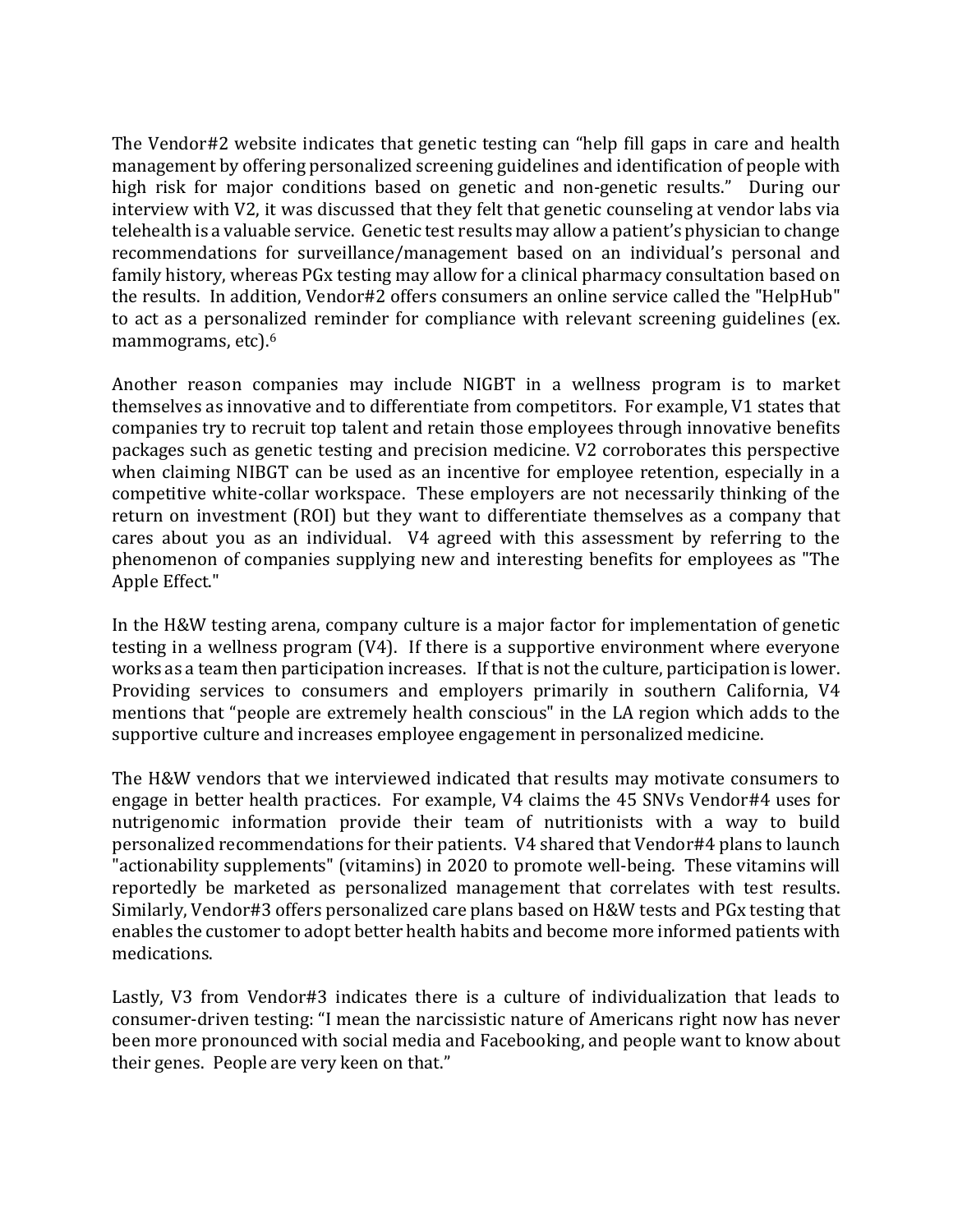R1 had a similar perspective to V3 with more individuals taking control of their own health, from colleagues to family and friends who are increasingly willing to pay for these benefits out of pocket. R1 feels that this is a chance to engage individuals who may not have ever participated in a wellness program prior to the inclusion of genetic testing.

C2 discussed an increase in interest surrounding genetic testing and employer benefits. There has been an increase in the number of companies that approach employers about adding genetic testing to their employee benefits, and he has seen growth in PGx capabilities, some new and additional approaches and capabilities of genetic testing, and genetic counseling for employers: "It's a slow growth, but it's increasing. The level of employer curiosity is increasing as well. Both the interest as well as the supply are increasing, and as new and different types of capabilities come to play, there is more excitement."

**C3 also thinks people are highly interested in genetic testing and that people are aware that genetic testing has many capabilities, but this can lead to some confusion:** 

*"I mean I think as a cocktail party topic, people love talking about it. They are fascinated by it. I think that there is a lot of mythology and uncertainty around what we can or can't do. I think that there is a recognition that in our genetic code today... we can glean some medical traits, some propensity for development of disease, for development of certain conditions, and I believe that there is also a moderate level of recognition that it might inform how I might eat better, what exercises would make sense for me, and whether or not losing weight is true... There is a recognition that it could detect heart disease and cancer. What is not out there is a full appreciation of where we do have some levels of certainty and what the limits of that certainty is." -C3.*

#### **Wellness Program Process Measures for NIBGT**

Implementation of genetic testing in a wellness program is measured by looking at variables such as employee uptake and engagement. Multiple factors may play a role in the uptake of genetic testing by employees who work for companies that offer testing through third party vendors. For companies that offer medically actionable testing these factors include surveillance monitoring to identify pressing employer health issues that align with company health goals (V1). For companies that offer H&W testing, these factors may include conducting studies to evaluate the impact of their genetic testing services. For example, V4 from Vendor#4 discussed that one of the reasons they are creating supplements for consumers is to measure gene expression and subsequent lifestyle changes using a "multiomic approach." They receive employee follow-up data that is facilitated by employers through surveys to measure outcomes.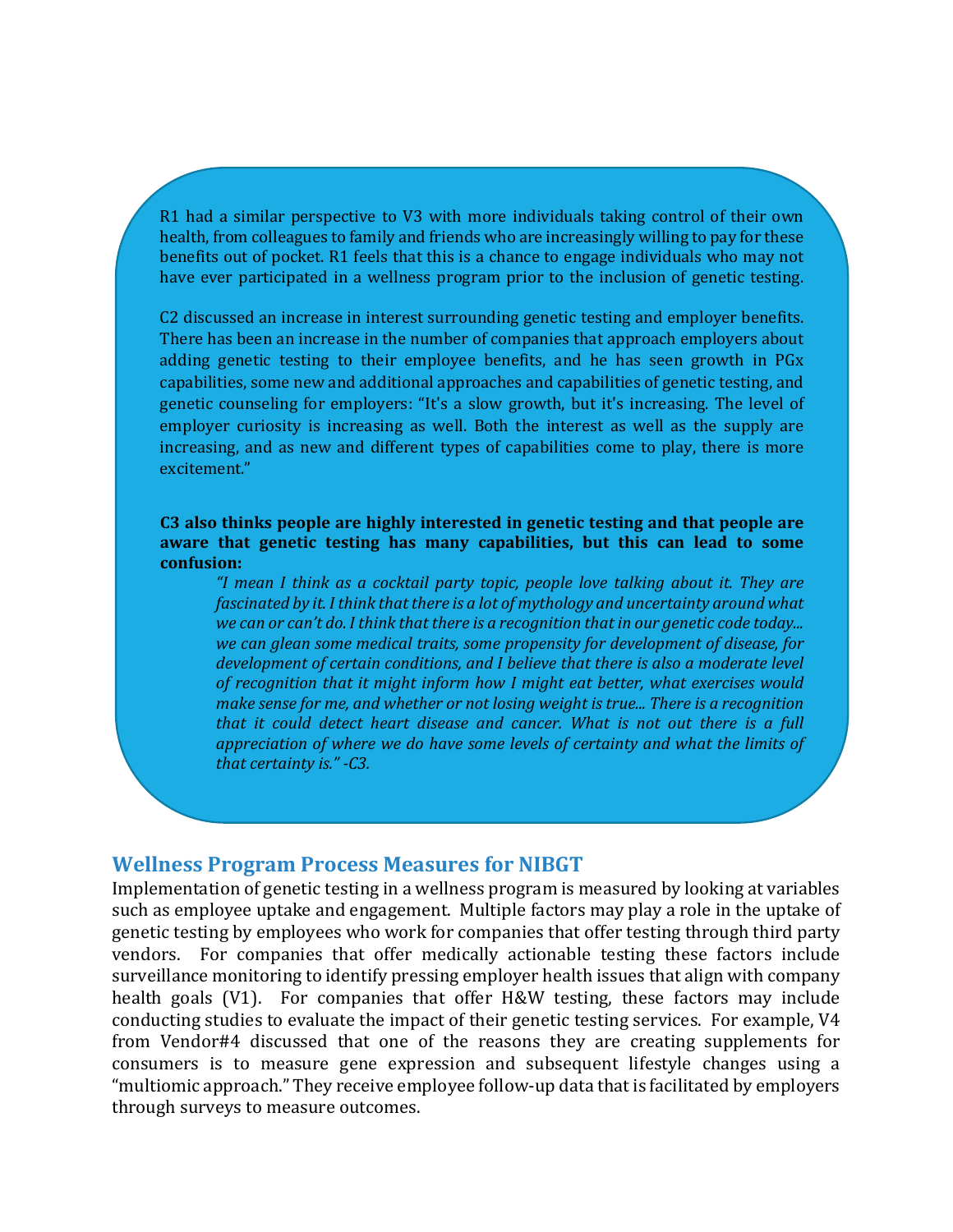A key difference between medically actionable genetic testing vendors and H&W vendors may be that H&W vendors need to focus on gathering data to legitimize their testing services that are viewed as recreational. Similarities between both medically actionable and H&W testing include company culture which may influence employee decision-making regarding testing, as does the makeup of the employee population. As stated by V4, a company that offers a supportive environment where many employees participate in genetic testing options will facilitate others to make the same decision. Additionally, many direct to consumer (DTC) genetic testing companies, such as 23andMe and Ancestry, have launched large campaigns aimed at creating consumer awareness regarding genetic make-up and ancestry. One participant (V3) indicated that this broader cultural experience with DTC genetic testing predisposes employees to be more receptive to genetic testing as part of wellness **programs**.

Several vendors mentioned that tracking employee uptake of genetic testing is a crucial process measure. However, half of the vendor companies that we interviewed did not share the percentage uptake of genetic testing by employees at companies they partnered with. At Vendor#2, V2 mentions that while they experience a broad range of employee uptake of their services (10%-90%) the average is closer to 25% of employees who actually pursue genetic testing. This differs from what is presented in the employer services packet where it is mentioned they have a 30% - 50% employee uptake in the Vendor#2 benefits program.7 According to a case study Vendor#2 conducted with the International Brotherhood of Teamsters<sup>6</sup>, participant uptake increased 400% compared with average Teamsters wellness programs.

According to V3 at Vendor#3 the range for consumer uptake has reportedly been from about 10% to about 90%, with uptake stated to increase with "strong executive buy-in." A fitness company client bought tests to sell their members and Vendor#3 trained over 300 of their personal trainers to do a consultation, as well as develop personalized training reports and fitness plans to match genetic reports. V3 claims that on average 38% of the people that bought a genetic test have bought additional personal training sessions.

At Vendor#1, they report<sup>8</sup> a 20-30% engagement rate in the first year; 87% of employees would recommend the genetic service to friends and family; and 93% found the service to be valuable. V4 from Vendor#4 shared the perspective that people from certain regions of the country such as Los Angeles are extremely health conscious. This quality may increase the likelihood to engage in testing options from Vendor#4, which focuses on nutrition, fitness and skin care. V4 indicated that greater than 50% of employees from companies offering genetic testing services through Vendor#4 pursue genetic testing. To provide another perspective on what factors influence employee engagement and uptake, we evaluated a response from a participant (C3) responsible for making company purchasing decisions. C3, when referring to PGx genetic testing, shared that in her experience people under the age of 35 are more likely to engage with genetic testing. This suggests an employee's age may influence their decision to pursue genetic testing through a company's wellness program.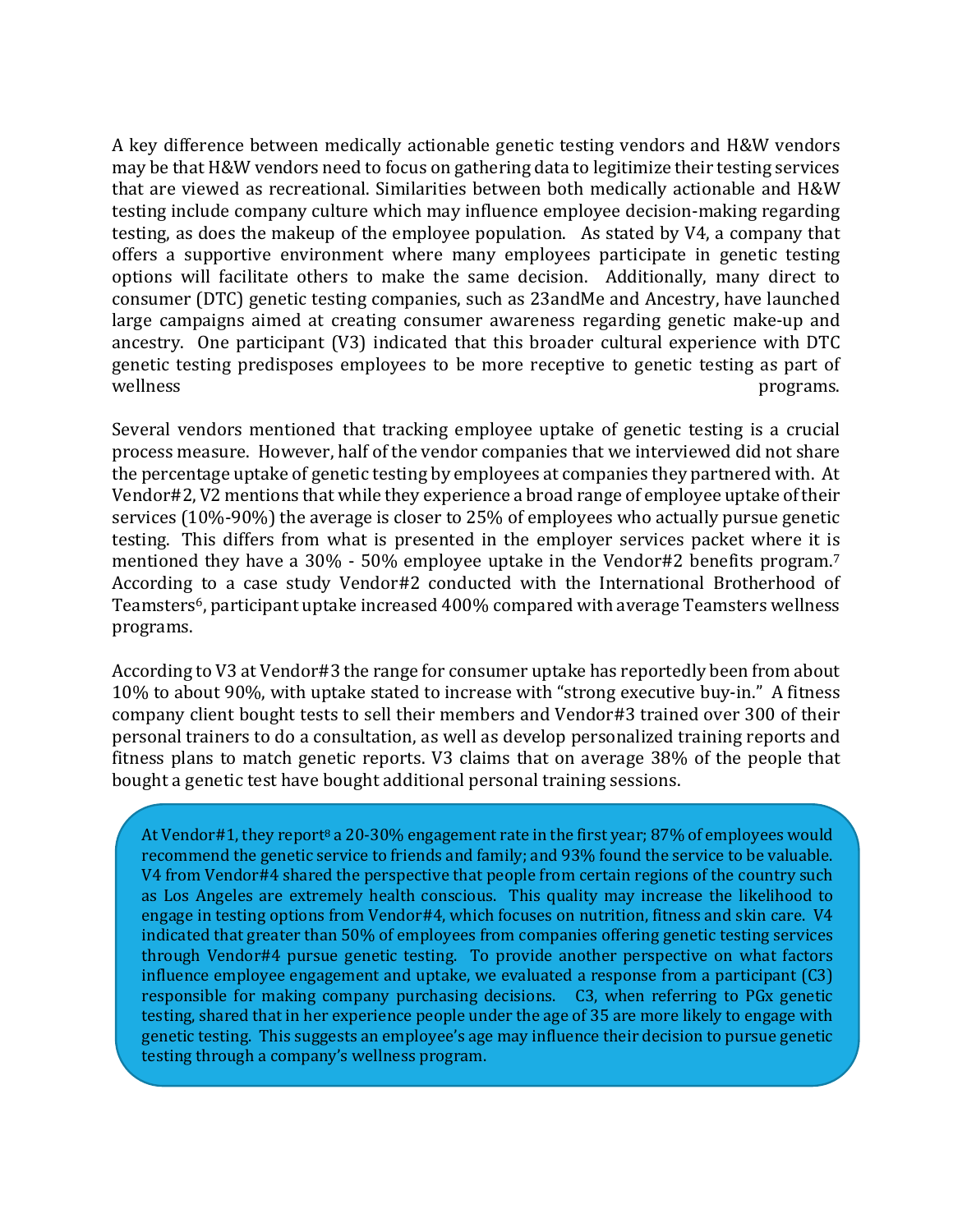### *NIBGT Outcomes*

According to Medically Actionable NIBGT vendors, return on investment (ROI) and value on investment (VOI) data are what companies look for when implementing a new service. The reasons employers offer wellness programs are to better manage health care costs, improve employee health and improve productivity. When these benefits are monetized and compared to the dollars spent on implementing the wellness programs, this difference is the classic wellness ROI analysis. Most of the information required to assess outcomes exist in the form of health and disability claims data and clinical data such as cholesterol levels, blood pressure, and body mass index (BMI). Similarly, a wellness VOI analysis attempts to assess wellness program impact but focuses on employee-reported measures such as job satisfaction, morale, and team cohesiveness. As companies shift to emphasizing the VOI of wellness programs, they tend to deprioritize traditional wellness ROI evaluations which rely on medical claims data, disability claims data and changes in biometric data. VOI is currently viewed as potentially a better way to assess the impact of wellness programs as it is a more holistic concept of value, but in reality, employers rarely administer surveys or conduct interviews to collect information on employee attitudes and preferences. If resources are unlimited, then it would be ideal to collect both ROI and VOI as they provide a more comprehensive view of the net benefits of wellness programs.9

Vendors of NIBGT often emphasize collecting VOI measures to document program effectiveness. V2 claims that employee satisfaction and other psychological impact responses are important outcomes to track:

*"So, they'll ask how many people have taken it. But then, there is also a quality of component to that which is what is the reaction of those individuals to it? Are they happy about it? Are they pissed about it? Are they made anxious by it? So, we do… qualitative post-test surveys to assess exactly these things." – V2.*

Vendor#2 team members reportedly work with each employer on an individual basis since some employers create their own qualitative surveys. A more detailed analysis would be defined as a "research study" to which participants would need to consent: "We actually have to reach out to the individual and say, 'are you interested in a study where we're going to be following up with how you're changing your health behaviors since receiving this test, and then if you say yes, then we'll send you follow-up surveys and collect more information.'" (V2) Vendor#2 staff have reportedly looked across multiple employers regarding the aggregate incidence of pathogenic mutations, as well as pooled follow-up survey responses regarding impact of NIBGT on productivity, overall behavior changes, mammography compliance and the utility of returning genetic variants of nonclinical traits. One ongoing study corroborates this claim: A study protocol between Vendor#2 and Blue Cross Blue Shield of North Carolina called "CHAMP" facilitated through the NC Biotech Center evaluates the impact of NIBGT on consented employees. All posters presented by Vendor#2 at national genetics conferences are located within the "Resource Library" on their website.10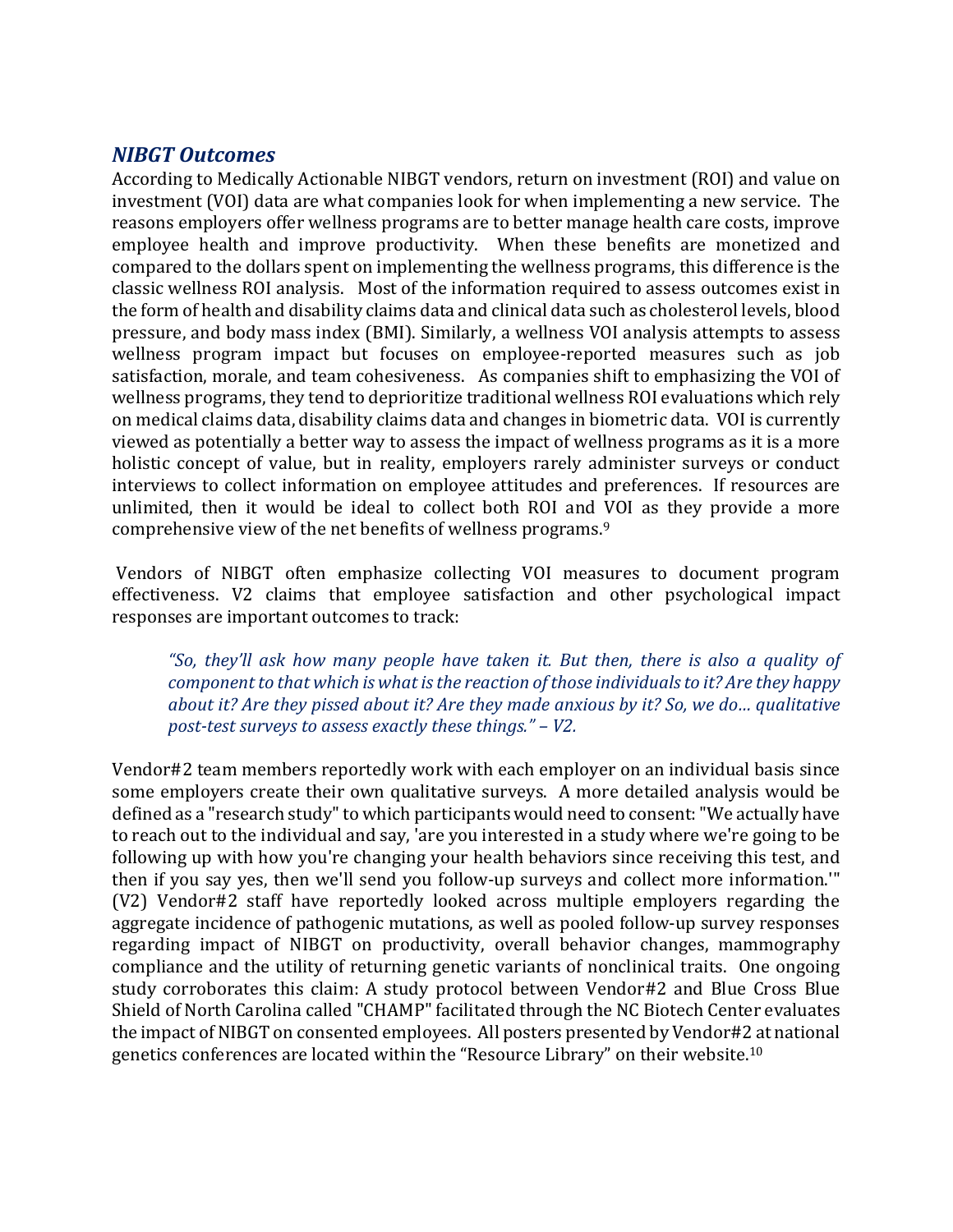Potential impacts<sup>8</sup> of genetic counseling at Vendor#1 include, "reduced cost of care delivery", "increased patient satisfaction", "decreased costs for employers", "improved patient comprehension", and "increased patient confidence in care plans". V1 argues that PGx is attractive for this reason stating," PGx testing is easier for employers to demonstrate ROI and value, compared to testing for specific variants." V1 also mentions in the interview that patient satisfaction is a primary outcome measure at Vendor#1 documented via surveys.

V3 reports that Vendor#3 does not make any claims that are not supported by peerreviewed publications. However, Vendor#3 has not conducted any studies of their tests that demonstrate an improvement to health and well-being. Of note, when asked about the clinical validity and utility of their tests, V3 cited CLIA and CAP certification as evidence, although this certification only addresses analytic validity. V3 described in a webinar that their reports include 3-5 scientific citations for each of their claims; while there are 4 citations on their website (the "Aetna study", the "Meridian study", a "Harvard study" Business Review article and a "HERO/CDC case study" - see below for descriptions) they have no relation to testing offered by Vendor#3.

The "Aetna study"11 randomized employees with an increased risk of metabolic syndrome to two wellness program groups or a control group. The program groups received "high touch" education about strategies to reduce their metabolic syndrome risks (including a personalized nutrition and activity plan), while one of the groups also received a limited genetic test panel of 3 genes purported to be linked to obesity, appetite and compulsive behavior. V3 referred to successful study outcomes as evidence of weight loss and a reduction in healthcare costs of \$122 per patient per month in the intervention groups, resulting in positive ROI in the program's first year. Notably, there was no demonstrable positive effect of the gene panel results on enrollment or engagement. The authors rationalized this finding as consistent with ".... other data that demonstrate that individuals often appear to be irrational decision-makers when presented with evidence-based information on the risks and safety of various consumer products such as cigarettes and alcohol."

The "Meridian study"12 was designed to evaluate the effect of PGx- guided treatment on patients diagnosed with depression and/or anxiety in a diverse clinical setting compared to the standard of care (no PGx testing). This was a randomized trial of 685 patients where PGx results were provided to physicians of patients in the intervention arm and used to guide drug treatment selection. Patients in the PGx-guided arm had higher response rates and remission rates as compared to the control group at 12 weeks post-randomizations. Although this study showed improved mental health outcomes following PGx testing in patients diagnosed with depression and/or anxiety, this study was not conducted in a workplace setting as part of a wellness program and the inferences are only generalizable to patients being treated for depression and/or anxiety.

The 2016 Harvard Business Review commentary<sup>13</sup> summarized highlights from a recent report entitled, "From Evidence to Practice: Workplace Wellness that Works." The authors (representing two organizations: Transamerica Center for Health Studies and the Institute for Health and Productivity Studies at the Johns Hopkins Bloomberg School of Public Health)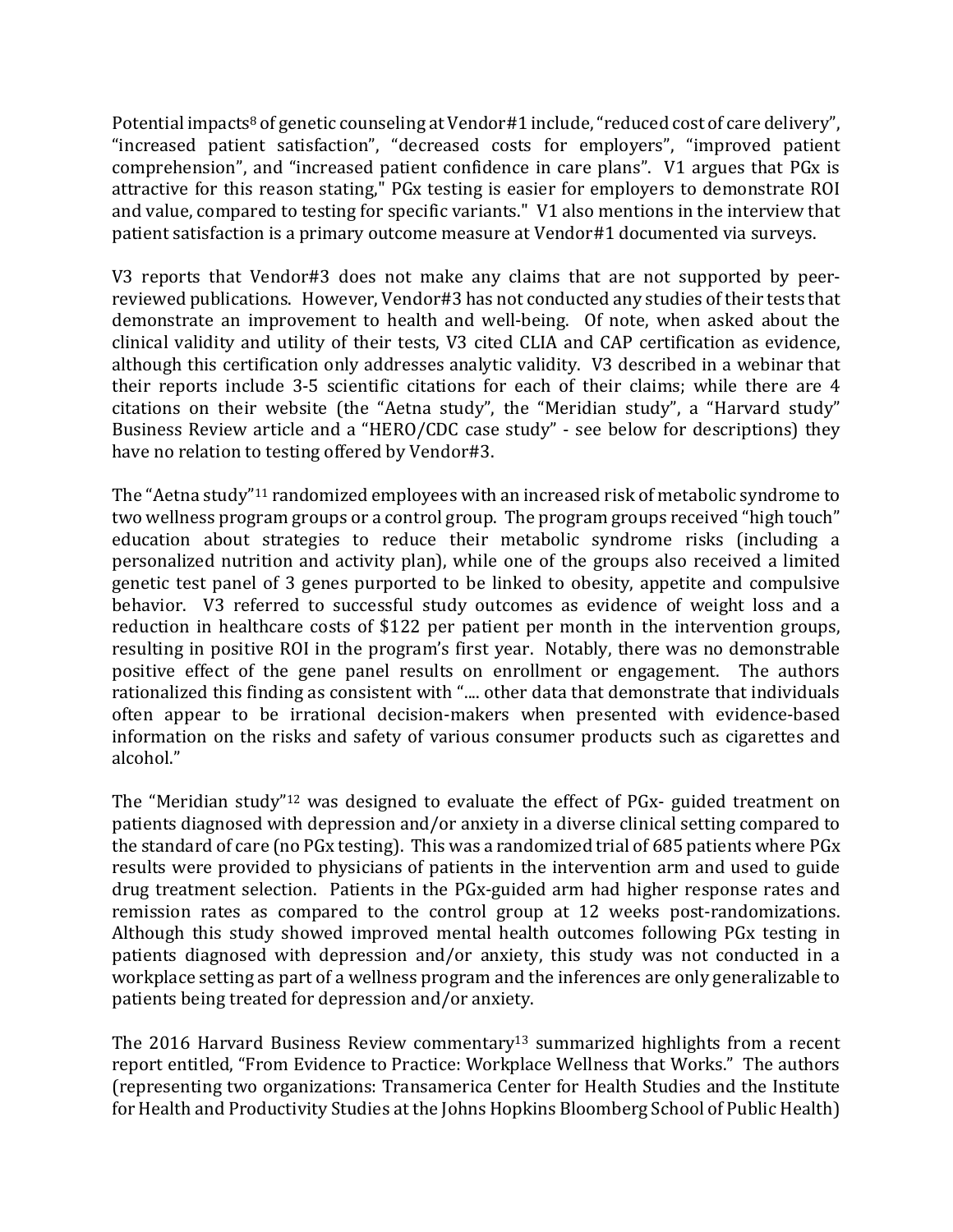addressed the information needs of employers interested in creating and implementing a successful evidence-based health promotion program. One of the take-home lessons was that one-time events that are not integrated into a comprehensive workplace health promotion strategy (i.e. solo health risk assessments or hiring vendors to "fix" unhealthy employees) often fail. Practices that they reported to be successful are a supportive, strong commitment from leadership, building a culture of help and offering smart incentives. The report indicates that H&W program evaluation is critical and measures such as ROI and VOI are important metrics to analyze for program success. While a useful overview of how to avoid common mistakes that lead to ineffective wellness programs, this article does not include any information regarding genetic testing despite being cited on Vendor#3's website.

The Health Enhancement Research Organization (HERO), along with workplace H&W experts, pursued companies from various business types and industries to partake in a casestudy project<sup>14</sup>. The case studies highlight employers who successfully implemented a healthy culture in the workplace. The results show that key elements like shared health values between the company and employees, supportive leadership, a strong incentive plan and clear communication, funding and resources to deliver the program and empower employees, a healthy environment (sit/stand desks, walking paths or fitness facilities, coverage of flu shots through benefits), and the fostering of community connections through volunteer initiatives linked to H&W program incentives contribute to a culture of health and wellbeing. Like the Harvard Business Review article on factors predictive of successful wellness program implementation, the HERO case study found that it is imperative to measure the success of the program, such as claims analysis, percentage of program uptake by employees, percentage who achieved their health goals, and percentage who saw the H&W program as being valuable. While this is another useful study, the cases did not involve any type of genetic testing.

From the perspective of C1, health plans are reluctant to adopt population based genetic testing because of cost and reliance on the provider and patient knowing how to use NIBGT results appropriately. To date, insurers have no evidence of clinical utility or proven ROI which C1 claims is a weak business case for NIBGT "I have had numerous conversations with health plans about this through Highmark Blue Cross Blue Shield and Aetna and it's still difficult for them to even get it as a covered benefit" (C1). When describing implementation of medically actionable genetic testing, C3 opined, "I think that [genetic testing] will become just a common part of your medical plan, but what is different in our mind is the genetic counseling, and that holds those first 2 pillars about exploration and education. That will continue, I believe in the near term, to be the better employer differentiator versus 'I offer the test.'" She went on to say that genetic testing will become more like population health management offered through the medical policies and payors, and health benefits professionals will not need to show a ROI. Customer satisfaction under VOI is all we have at this point to measure outcomes.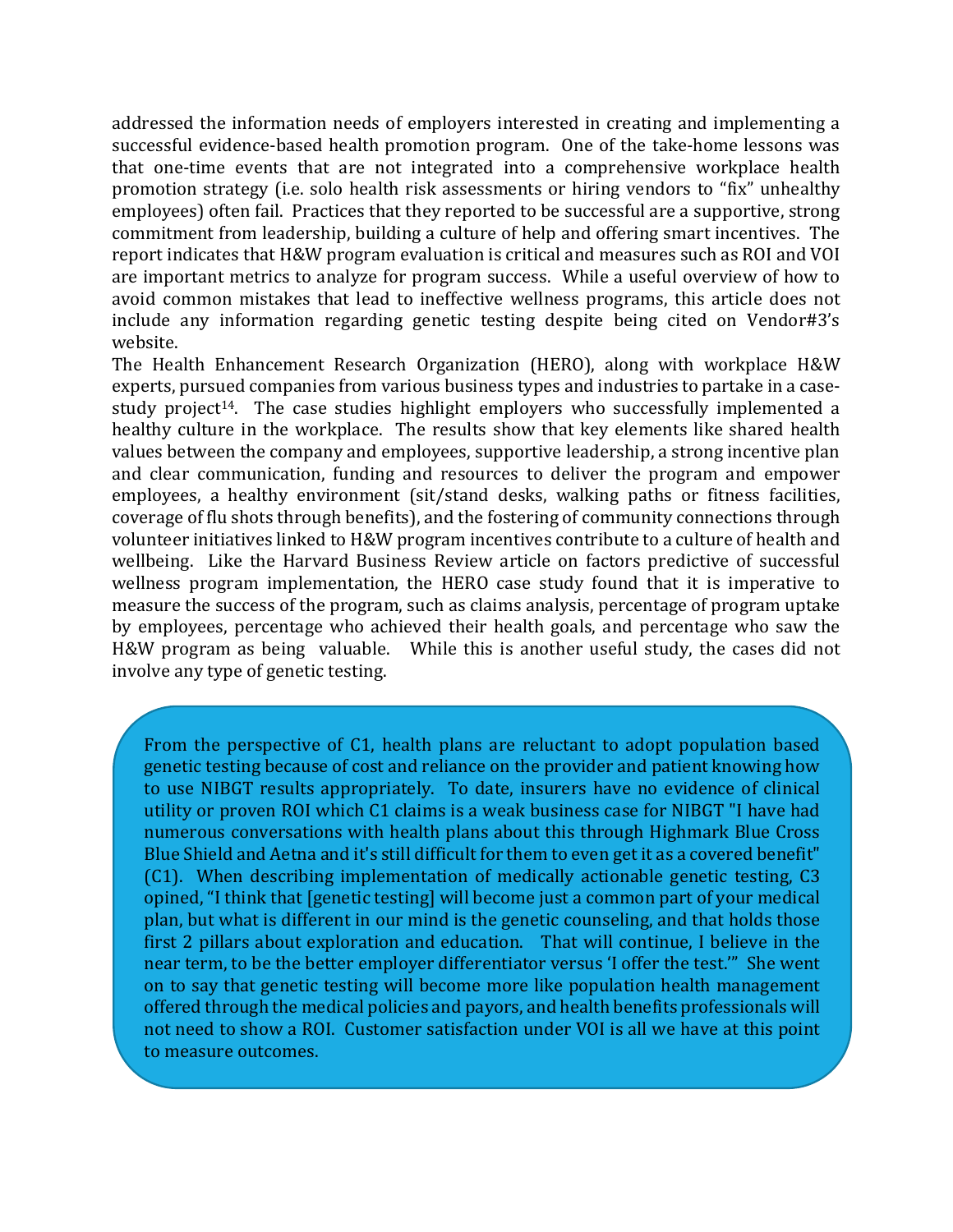## *Facilitators & Barriers*

Workplace wellness programs capitalize on the employers' access to employees at an age when clinical interventions can positively impact their long-term health. Most employers implement a combination of screening activities and risk mitigation interventions within their wellness program. Screening activities consist of health risk assessments, questionnaires on health-related behaviors and risk factors (smoking, stress managements, eating habits) and biometric screenings (height, weight, blood pressure, and other physical or behavioral data). *Primary health prevention* options can be offered to employees with risk factors for chronic disease (diabetes, heart disease, etc.) before the health effects occur, while *secondary prevention* options can be offered to identify pre-symptomatic disease, and *tertiary prevention options* to improve disease control in employees with existing chronic conditions.15 Implementation of genetic testing within an employer setting is often more complicated than the aforementioned, well-established screening and intervention offerings because the genetic contribution to chronic disease risk involves numerous genetic variants and the evidence to support use as a screening tool is weak. Implementation may also be relatively more complex due to the significant privacy concerns regarding use of genetic information. This phenomenon is often referred to as genetic exceptionalism.16

Study participants detailed both facilitators and barriers to implementing NIBGT within corporate wellness programs. Regarding solicitation and subsequent implementation, the company department and individual (executive leadership or supportive decision-maker such as a human-resources expert) who is approached by a vendor is critical. V3 claimed that innovative wellness programs that include NIBGT are often hindered by influencers within the human resources department, while V2 felt that adding insurance carriers to the implementation discussion can be problematic. Some participants indicated that companies do not want to be early adopters of genetic testing within the workplace as the ROI has yet to be demonstrated compared to other wellness offerings. In the absence of compelling data regarding health and economic outcomes, several participants shared that NIBGT as part of wellness programs are most easily implemented when C-suite executives champion genetic testing and drive the decision.

However, without access to the anonymized genetic data generated from employee testing linked to employee outcomes, V2 indicated that there is not enough data to show ROI. Another issue is the large sample sizes required to show how medically actionable genetic tests affect outcomes. For even large employers, addressing this requirement would necessitate pooling data across employers. A barrier to obtaining these data is that companies feel the competition from other industry players, and they do not want to share even their aggregated data with competitors. In turn, this stymies outcomes research. At the same time, the timeline for observing improvements in health outcomes further complicates outcomes research, in that outcomes related to Mendelian diseases require extensive longitudinal follow-up to show health benefits (e.g. avoidance of breast cancer following increased surveillance in a 25-year-old with a *BRCA* mutation). In the H&W genetic testing arena, outcomes assessment is similarly complex as evidenced by V4's statement that there is no easy way to measure effectiveness for some of their test offerings. Nevertheless, both employees and employers continue to expect evidence of health impact. Vendor#4 is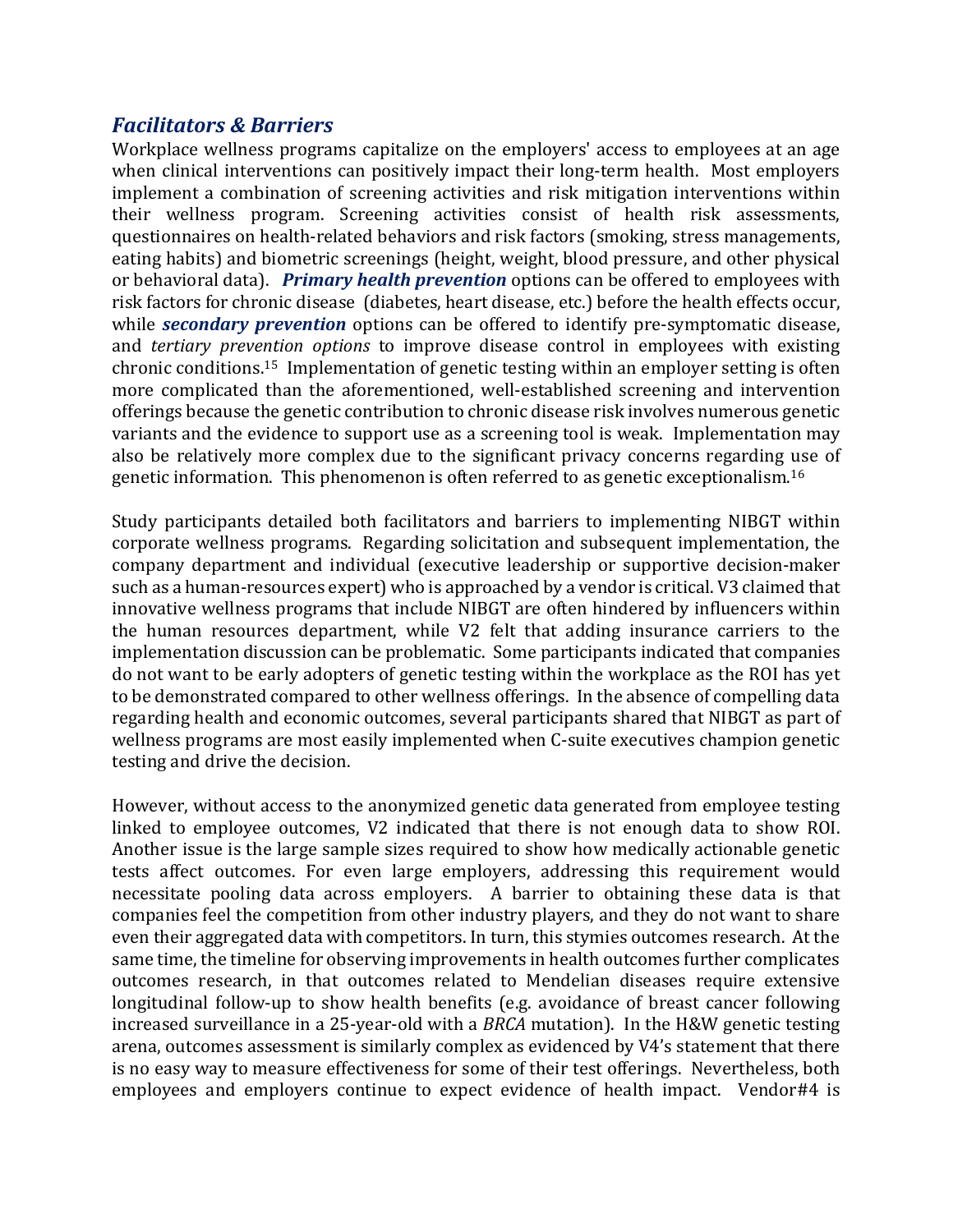reportedly working on providing outcomes measures for employers in the future, but their priorities are currently centered on business development.

An additional barrier to NIBGT implementation is illustrated by the point made by one participant (V1) who claimed that legislation impacting genetic discrimination, particularly the Genetic Information Nondiscrimination Act (GINA), is poorly understood often by both employer and employee. A lack of a comprehensive understanding about genetic information-related legal protections appears to explain why some employers are reluctant to implement NIGBT as they struggle to address employee fears that their genetic results will be used by employers or insurers in a discriminatory manner. Further exacerbating gaps in comprehension is the complexity of interpreting probabilistic results for most lay persons, including both purchasers of NIBGT services and employees. Unfortunately, vendors can make unfounded claims about the actionability and health benefits of genetic testing which contributes to the confusion of both employer purchasers and their employees who are not formally trained in genetics. For example, V1 of Vendor#1 claims the wide variety of NIBGT services available to employers and their employees can be confusing for end-users: "Consumers can't always differentiate between a valid medical test and one that is purely for interest." V1 further characterized the current situation as the "Wild West" for genetic testing.

Likewise, V1 claims that genetic testing is not widely understood by primary care providers and other clinicians. According to the white paper published by their company, 74% of PCPs rate their knowledge of genetics as very poor or somewhat poor, 87% of PCPs feel unsure about who to test or what to test, and 83% of PCPs aren't sure where to send patients for genetic medical care.17,18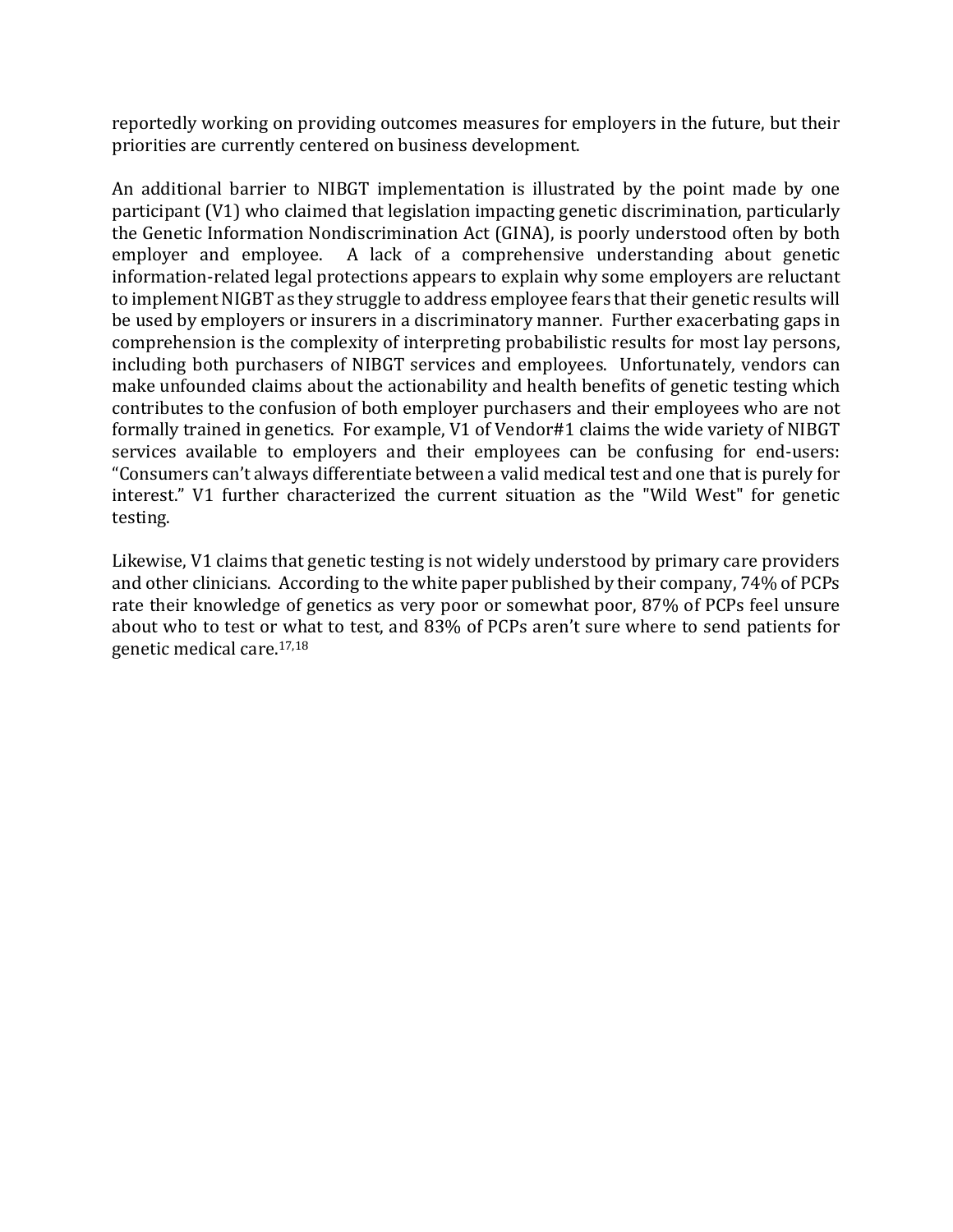Confusion within the field of genetics is corroborated by C2 who stated that educational challenges are colossal. He discussed that the education process and the product have to be engineered to assume confusion and that providers are going to need regular educational conversations to become comfortable with managing genetic test results for employees The most appropriate test may not be ordered if there provider uncertainty, and this is where genetics professionals can assist, but the phenomenon of genetic exceptionalism remains: "An employer audience is going to be far more sophisticated than the employee audience, so in order to make the sale, you have to educate employers; but you are educating a more sophisticated audience where employees you have to assume [have as] little medical knowledge and scientific knowledge as possible."

C2 goes on to describe how providers will need to stay up-to-date with genetic education: "[For example, let's say] I tested negative on my genetic test. The doc looks at it, goes back to you saying you don't have a certain genetic condition called familial hypercholesterolemia, but your cholesterol is sky high because you're eating too much. You're eating too much of the wrong things... We are living in a world where providers, in order to stay current more than ever, are going to need ongoing education."

Unaware of recent publications<sup>19</sup> such as "Clinical outcomes of a genomics screening program for actionable genetic conditions", R2 mentions there is not enough evidence to support a screening procedure for the general population. He states important factors to consider include cost effectiveness, maximizing benefit and minimizing harm to the patient. R2 also mentioned that some individuals do not have PCPs or a trusted healthcare professional to help explain these results, and the return of results could be tricky as some individuals do not have access to a phone or email.

However, C3 mentioned that program implementation can be facilitated with the help of many experts inside the company including geneticists and genetic counselors. They were able to decide what is in the consent and for what they should offer financial support. The Benefits group is reportedly very collaborative with the internal group of experts that "make implementation or expansion a unique experience." As opposed to some vendors who claimed C-Suite personnel drive implementation, C3 mentioned that doctors may be the drivers of implementation at other companies since they dramatically help with decision-making:

*"I would say if you look at the panel for both Novartis and Cisco for example and probably Apple and Amazon as well, they have physicians on that team that are helping direct what tasks, what environment, what's the payor. That is not necessarily a benefit professional doing that, that's a doctor who is familiar with genomics. I think that the implementation is one of the, for a big, what I call 'population health initiative', you need to have an MD on your team that can help you with those decisions."*

#### *Genetic Data and Privacy*

Privacy is an important concern for employers when trying to promote genetic testing services to employees as part of wellness programs. V1 from Vendor#1 states that most employees are not familiar with GINA and what it covers, and this misunderstanding can lead to hesitation or unwillingness to participate. V1 also says enrollment and testing uptake will be limited if employees think protected health information (PHI) will get back to their employers. Vendor#2 has a strict policy where they will not share individual level genetic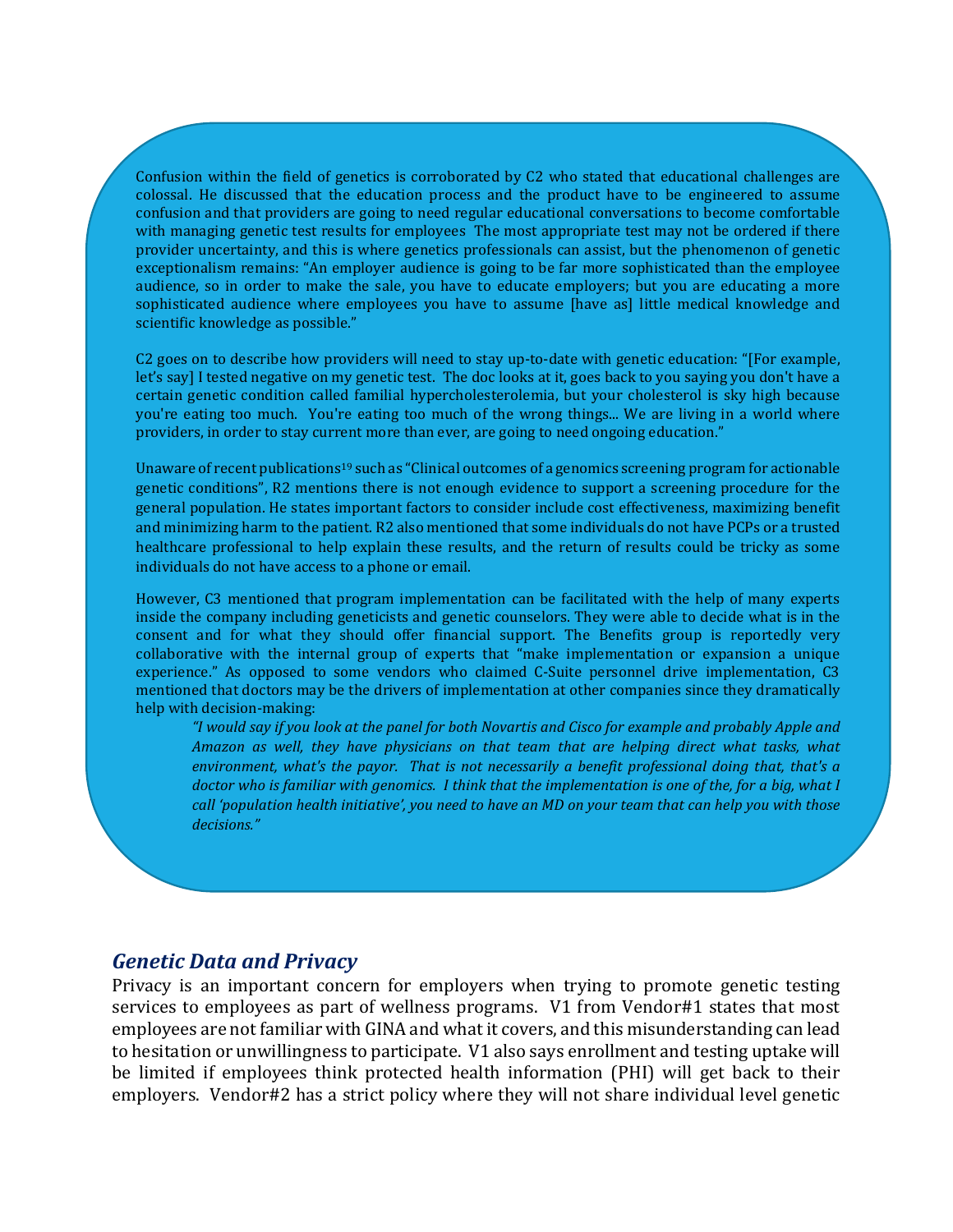data with an employer, but they will make aggregate data available upon employer request. V2 from Vendor#2 added additional nuance to this sensitive situation, stating, "not all employers want [aggregate data]" because many employers feel that is too invasive of their employee's privacy. If privacy concerns are addressed proactively, V2 did not feel they are a barrier to NIBGT services. V3 and V4 did not mention data privacy as a barrier to testing implementation within employer wellness programs, but both described these protections as important selling points to employers. All vendors described their focus on data privacy and security during their interviews, but the emphasis on these protections varied across vendors. For example, V3 from Vendor#3 highlighted their data policy as a marketing tool, stating, "...our tests combined with our data policy gets us the clients that we have, in that it is very simple that we don't sell or share client data. No exceptions. And none of our partners or shareholders are 'Big Pharma' data companies or insurance companies."

To gain additional insight into the four vendor data privacy practices we looked at the privacy policy section of each website. While three of the vendors market and sell genetic testing, Vendor#1 differs in that they provide educational and counseling services to consumers.

Vendor#1's privacy policy<sup>20</sup> is centered on PHI, their legal obligation to maintain the privacy of PHI, how PHI is protected, and informing consumers about privacy practices regarding PHI and their obligation to notify clients of any privacy breaches. Their policy describes the types of disclosures that do and do not require patient authorization, as well as special rules for highly confidential PHI such as HIV results or mental health information. Of note, their policy includes a marketing authorization section with an "opt out" option that indicates that by the creation of a Vendor#1 account and agreeing to the privacy policy, the patient thereby consents to having the company use PHI, including email address, for marketing activities. The policy also states that clients have the right to request restrictions on how Vendor#1 uses and discloses PHI for treatment, payment, and other health care operations. During our interview with V1, he noted that it is his experience that privacy is an employers' greatest concern in promoting genetic testing services to employees, and that most are not familiar with GINA and what that covers.

The Privacy Policy for Vendor#2 contains standard privacy language including the use of cookies and which analytic services are used, that information is shared at the consumer's own risk, a user terms of service agreement, and how all collected information will be used. It defines the personally identifiable information (PII) and personal and family health information (PFHI) that will be collected when an individual sets up a Vendor#2 account or purchases a test. The policy also details that individuals cannot share any protected health information PHI about another person without full consent from that individual.

Comparable to Vendor#1's privacy policy, there is information on how and why PII and PHI may be disclosed or shared. Of note, regarding corporate wellness program offerings, Vendor#2 has a strict policy<sup>21</sup> where they will not share individual level data with an employer. They have an option to make available anonymized and/or aggregated data to employers. The privacy policy explains that Vendor#2 may share aggregated, de-identified information (i.e. aggregated publicly) with partners, and they may author publications using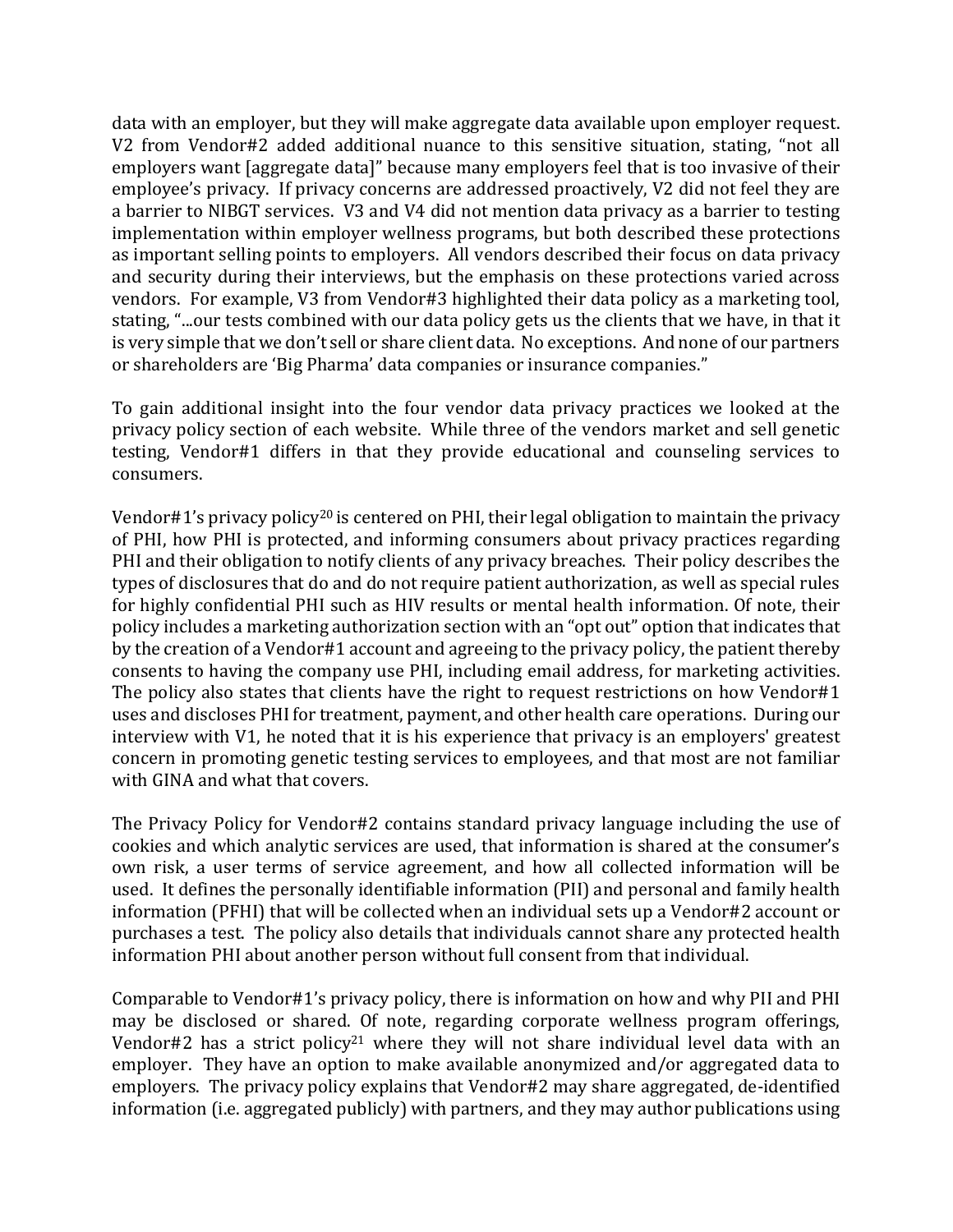de-identified information. Further, there is a section that reviews how Vendor#2 protects your information which includes "strict guidelines and access controls'' to protect individual-level data. They highlight that Vendor#2 complies with the Health Insurance Portability and Accountability Act (HIPAA) and they have a duty to notify clients of any confidentiality breaches. However it is also important to note that Vendor#2's Policy regarding corporate use of data indicates that, "If your employer has provided or paid for (in whole or in part) the Test, you acknowledge and agree that your de-identified Results and PHI may be anonymized and/or aggregated and returned to your employer or its designee (e.g., plan administrator or pharmacy benefits manager) as a data analytics resource."

As described previously, Vendor#3 believes their data protection policies are crucial to company success with clients. Of note, the promise that they will never sell or share the genetic data of a client is "front and center" on their website home page. Their website reviews information on HIPAA and GINA that is more consumer-friendly than what is contained in most other websites and they highlight areas that are potential sources of genetic discrimination (i.e. life insurance and employment) or present complex ethical dilemmas (i.e. familial DNA and consenting practices) that may arise.

Regarding corporate wellness programs, the Vendor#3 policy details that Vendor#3 will only release test results to employees and/or their authorized Vendor#3 providers (such as personal trainers, athletic coaches, nutritionists, etc). Employers have no access to any employee data apart from de-identified aggregate data upon request. Additionally, they highlight that all data is securely stored on a server, "not in the Cloud", and is password protected. They also note that "unlike other companies," they will never sell or transfer any personal data to third parties. V3 emphasized that Vendor#3 only sends the test report to the client whose DNA was tested, and nothing to the insurance company. He compared Vendor#3 to competitor companies who have a "flimsy consent policy that enables them to buy tests" for a nominal fee but "give up your genetic data to them for 10 years." He noted that Vendor#3 has no partners or shareholders who are part of big pharma data companies or insurance companies.

Last, V4 from Vendor#4 indicates that every client is provided with a consent form, usually in electronic form but with the option of a printed version. The consent details their general privacy policy, data storage safeguards, and de-identified sample retention policy. Their privacy policy states that any test results, personalized nutrition report, or information from the Vendor#4 website is not a substitute for medical advice or treatment. They state that only the individual has access to their genetic test results, and that a barcode is used by the laboratory during sample analysis to anonymously store the sample in case future testing is needed. The option to send a written request to destroy any remaining sample is provided in the privacy policy. Like other websites, they discuss measures taken to encrypt information that is transmitted over the Internet and describe their disclosure policy: "Genetic information will never be disclosed to a third party without written consent unless required by law." As in the Vendor#3 privacy policy, Vendor#4 lists the potential harms of sharing genetic information and further states that consumers may wish to seek legal advice to understand genetic information protections before sharing.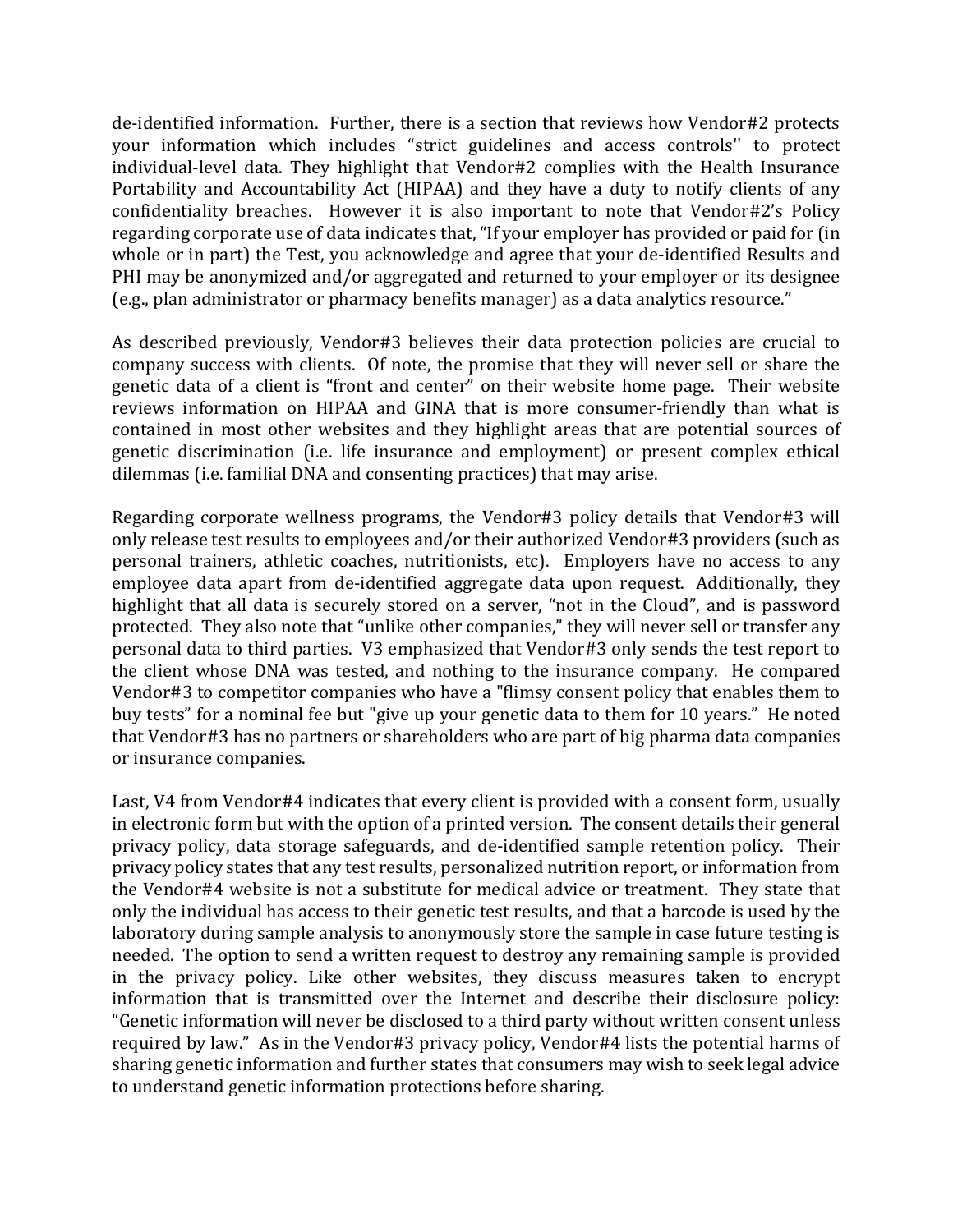As with the vendors, both company leaders and participants from research organizations have concerns regarding privacy of genetic data. For example, one leader indicated that their health plan does sometimes cover genetic counseling, but there is reluctance from the company to advertise that they will cover this service because of the known fear that genetic information may be used for employment decisions (C1). Beliefs about privacy legislation are also seen as a barrier to implementation of NIBGT. For example, C1 mentioned that adding genetic testing for familial hypercholesterolemia as part of preventative benefits was declined because of fear of violating GINA. R1 similarly shared that there is fear that the employer will get access to an employee's genetic data through a wellness program. R2 feels clinical data in general and genetic data in particular are too much for employers to feel comfortable accessing and suggests that a hybrid situation might be possible if the employer has dedicated onsite medical clinics for employees.

#### *Summary*

We undertook case studies with four vendors that we classified into two groups based on the focus of their NIBGT (predominantly medically actionable vs predominately H&W) and the type of counseling services (genetics professionals or other professionals). This stratification was intended to facilitate comparisons across a spectrum of vendors offering NIBGT in a manner that either supported NHGRI's conceptualization<sup>21</sup> of genetic testing in employer settings (medically actionable) or differed substantially from this framework (H&W). Across the four vendors, we assessed what tests and services are being sold, why and how they are being sold, and the various claims regarding value propositions.

Both Vendor#2 and Vendor#1 emphasize use of genetic tests with plausible links to clinical utility such as screening for inherited forms of cancer and familial hypercholesterolemia. They also discuss "end-to-end solutions" starting with employee engagement and education through testing, counseling and personalized care activation. In contrast, Vendor#3 and Vendor#4 promote testing in the areas of nutrition, fitness, stress skin health (H&W) and tend to distinguish this type of NIBGT from "medical" or "scary" genetic testing. These two companies also provide access to nutritionists and exercise specialists, but not experts in genetics.

Nevertheless, the rationale for adding genetic testing to wellness programs across the four vendors is remarkably similar. Vendors agreed that NIBGT, and genetic testing as a whole, is of interest to many individuals and can motivate those individuals to take control of their own health because the recommendations are "more personalized." A common theme heard from both the medically actionable and H&W vendors was that inclusion of NIBGT within a wellness program may serve as a market differentiator and ultimately help to attract and retain top talent. Both vendor groups also saw genetic testing as a way to potentially identify inherited health risks, motivate improved health practices, and ultimately improve employee health. Therefore, NIBGT was viewed as aligned with overall corporate wellness goals.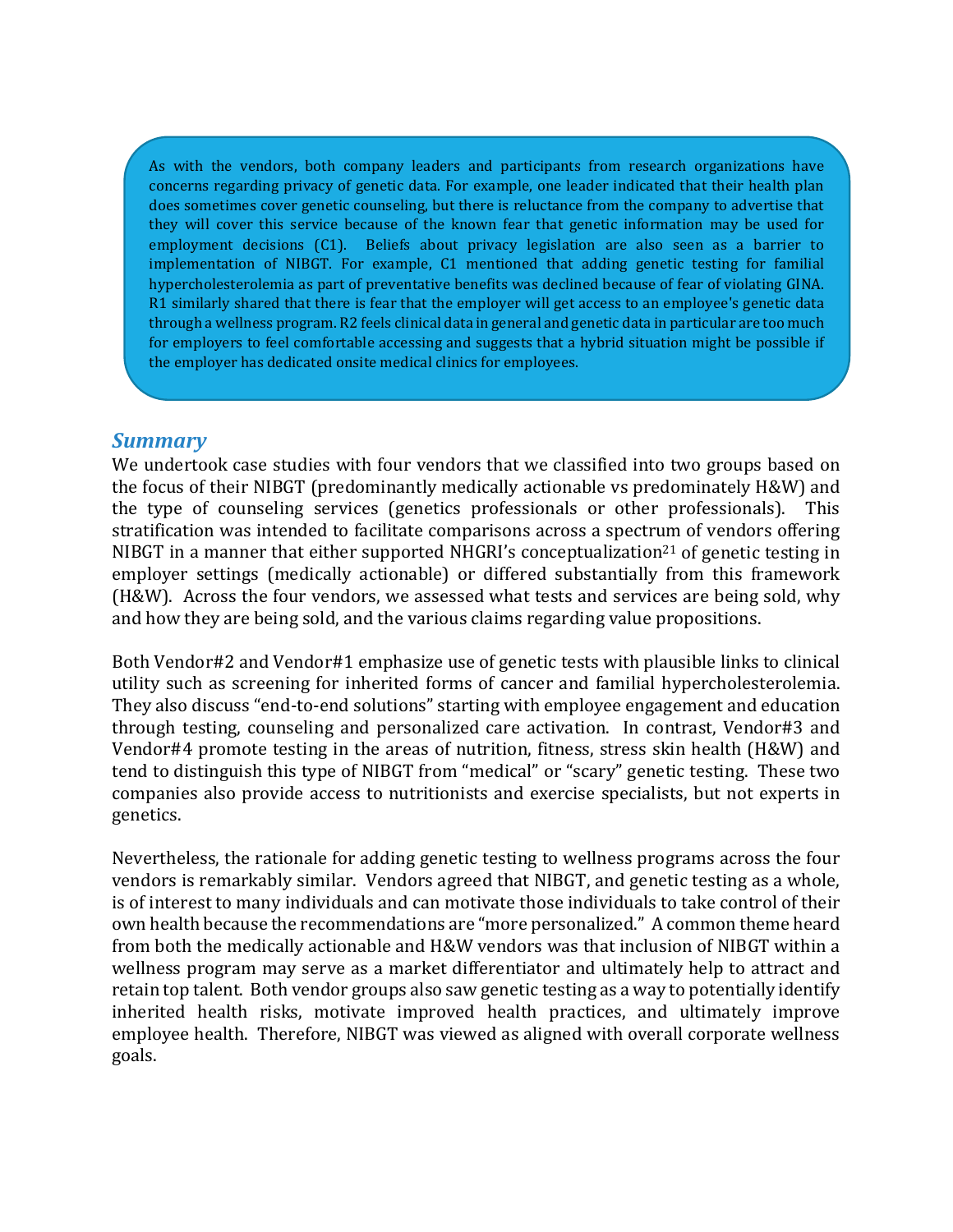The medically actionable vendors and H&W vendors also share similarities in how they receive financial compensation for services provided. All four vendors primarily sell NIBGT as part of corporate wellness programs, which are distinct benefits from health insurance. The exception is Vendor#1 who facilitates insurance coverage for genetic tests that are clinically justified following evaluation and counseling by their staff of genetic counselors and medical geneticists. Our interviews reveal that self-insured employers generally offer NIBGT as part of wellness programs to employees at no or reduced cost, with employers paying vendors directly for these services under a variety of financial arrangements, such as fee for service or PMPE.

Another similarity across both medically actionable and H&W vendors is the types of factors that influence genetic testing uptake and participant engagement. Company culture as well as characteristics of the employee population such as age, industry segment, geographic location and union membership can influence an individual's purchasing decision. Regarding key factors that contribute to the success or challenges of implementing NIBGT within wellness programs, who is the ultimate decision-maker at a company appears to impact the success of implementation, with all vendor representatives agreeing involvement of C-suite personnel is crucial. Barriers to NIBGT adoption included a lack of data to justify the health and economic benefits claimed by vendors. For example, V2 indicated that there is not enough data to show ROI, while other participants pointed out that lack of outcomes data is problematic.

Medically actionable genetic testing outcomes can take a long time to manifest because of the nature of the phenotype of the genetic conditions, while for H&W genetic testing outcomes there is not always a validated way to measure effectiveness of test offerings such as nutrigenomics given the state of the science. The participants from Vendor#4, Vendor#1, and Vendor#2 all indicated that lack of genetics education, at multiple levels, is a barrier to implementation. In addition, Vendor#4 discussed how company leaders lack knowledge about coverage of NIBGT and need payment education. Vendor#1 indicated that education surrounding GINA and privacy also hinder employee testing uptake, while both Vendor#1 and Vendor#2 shared that physicians need education to understand how to care for patients based on genetic test results.

#### *Value Proposition Claims:*

All four vendors claim that use of NIBGT as part of wellness programs will lead to favorable impacts on both the organization and employees. For example, all vendors state that NIBGT will lead to lower long-term healthcare costs. However, none of the vendors provided substantiation for these claims. The two medically actionable vendors provided the most evidence regarding employee engagement and uptake, however only Vendor#2 provided data from studies that demonstrated the types of variants found from screening and whether individuals with pathogenic variant results would have otherwise met criteria for testing. Vendor#2 has also published lessons learned from implementing NIBGT with employers as well as with health systems and large research organizations. Medically actionable vendors also discussed ROI and VOI as ideal testing outcomes to demonstrate the value of NIBGT in employer- sponsored wellness programs. For example, demonstrating the impact of NIGBT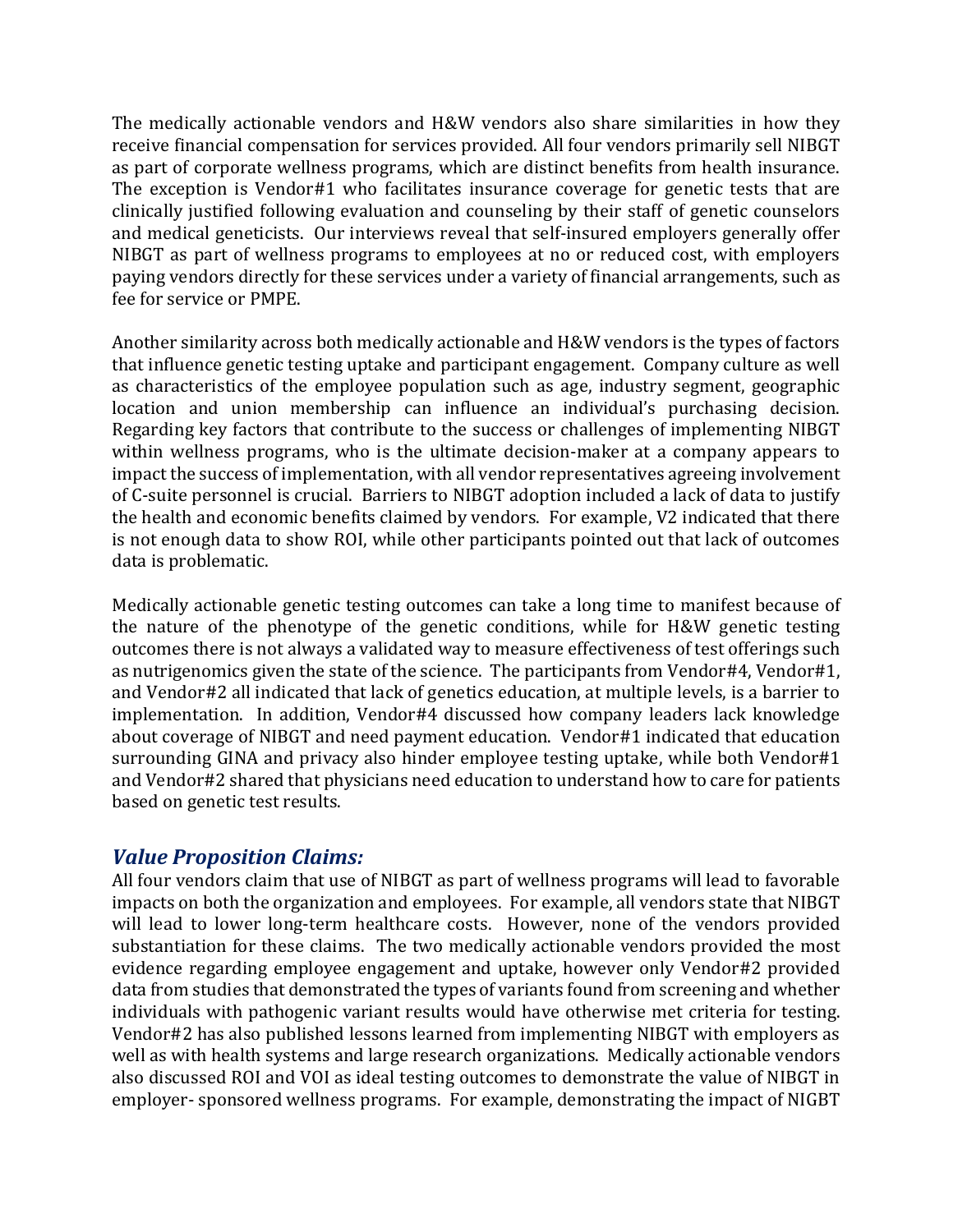on health care spending, health outcomes and productivity (ROI), as well as employee satisfaction, morale, and holding a competitive edge over other companies (VOI). In comparison, H&W vendors primarily discussed health outcomes related to PGx testing and financial impacts related to lifestyle management. Of note, neither of the H&W vendors have conducted any studies involving their genetic testing products and services, nor is the evidence they cite related in any way to H&W tests. What appears to be happening is that some employer purchasers lack sufficient understanding of genetic testing to demand evidence of clinical utility, relying instead on marketing claims of personalization of wellness interventions based on genetics. In an effort to be innovative while also supporting general wellness program goals, employers who purchase NIBGT programs appear to find vendors' rationale for testing to be compelling (at least in the near-term) while waiting for the development of better evidence. The downside for employers and vendors that are making responsible efforts to implement medically actionable testing is that there are not easily accessible criteria to separate the wheat from the chaff.

Although both vendors and employers state that they want evidence of the clinical utility of NIBGT, obtaining reliable outcomes data is constrained by employer apprehensions regarding genetic data privacy protections and willingness to pool de-identified data across employers. The adequacy of GINA and genetic exceptionalism were common themes, and it was evident that all interviewees had some level of concern for how genetic data obtained as part of wellness programs would be used by the employee and employer. They indicate that a lack of employer understanding of the legality of genetic data utilization can lead to hesitancy about adopting these services into wellness programs. Strategies to address privacy concerns varied across the four vendors. The two H&W vendors recognized the marketing appeal of strong, clear statements regarding genetic privacy protections; for example, both vendor websites declared that they never share genetic test data with anyone other than the employee. Further, during the interviews, both described privacy protections as important selling points to consumers. Vendor#3 specifically capitalizes on privacy concerns by marketing data protections and privacy as a primary business model that distinguishes them from competitors.

Participants in the medically actionable vendor group described their approach to managing genetic privacy by only sharing aggregate data with employers. Notably, Vendor#2's privacy policy specifically highlights that if an employer has provided any financial compensation for a test, then the employee agrees that his/her de-identified results and personal health information may be anonymized and/or aggregated and returned to the employer. Both the medically actionable vendors have privacy policies that center on PHI, their legal obligation to maintain the privacy of PHI, and how setting up an account with said vendor gives them access to PHI. Vendor#1's policy details that marketing activities may utilize PHI and offer an opt out, which places the responsibility on the employee to limit the vendors use of their data. Given these positions, the medically actionable vendors are set up to pursue evaluations of their employer programs if they choose to do so.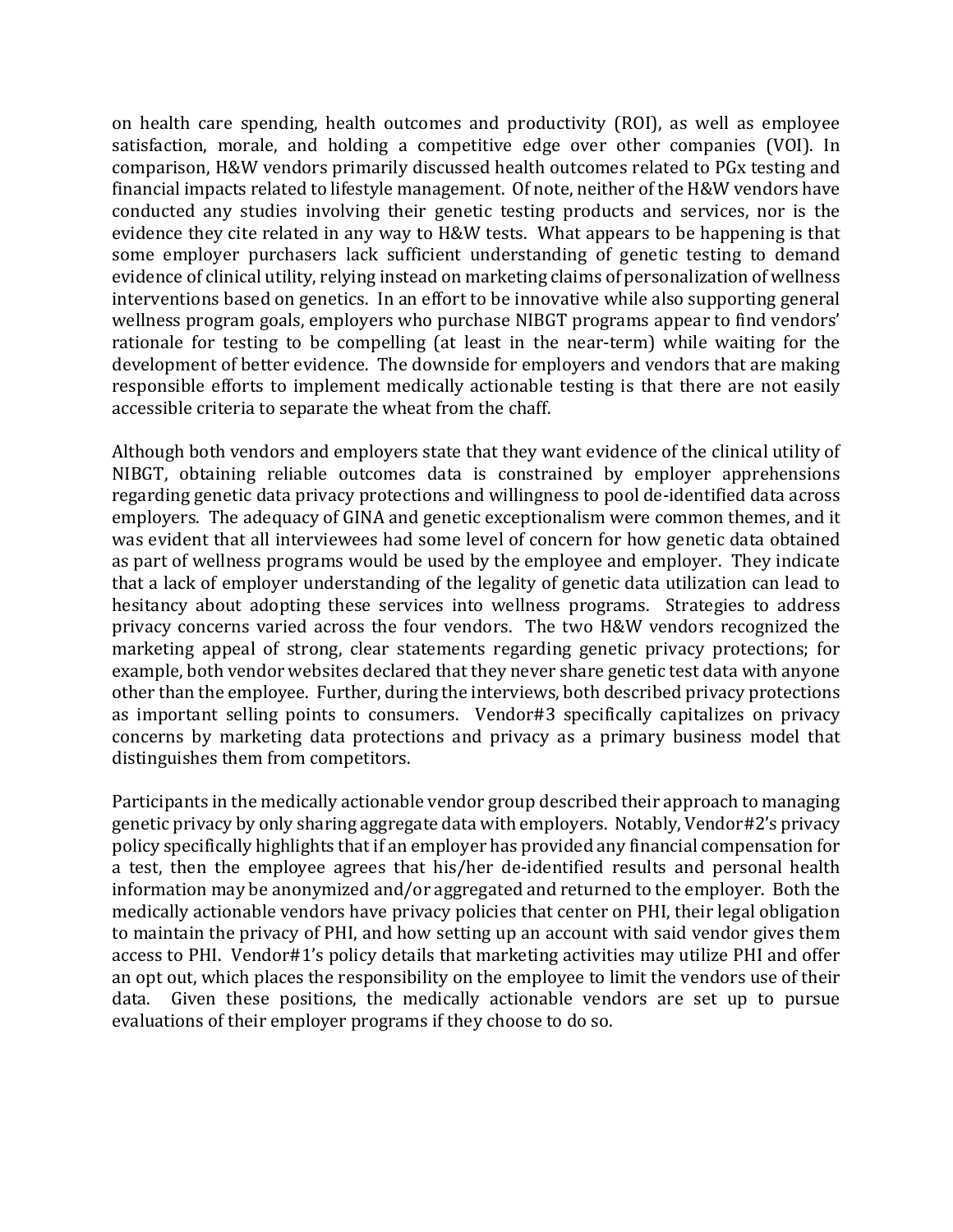## *Limitations*

This research has several limitations. We aimed to recruit a larger number of participants in three key stakeholder categories in order to gather an abundance of data and reach saturation. We were unable to secure a larger sample of participants, in part due to the timing of COVID-19 in relation to our recruitment period, but also because of reluctance to participate as interviewees despite extensive outreach efforts using multiple approaches (e.g., using emails, webinars). This may indicate that NIBGT was a lower priority for these recruits at this time. While there was substantial agreement on many of the themes, given the small number of participants in each category, it is unlikely that saturation was reached. Therefore, we refocused our analysis in the form of a case study post hoc on the vendors, using rich data from company leaders and researchers to add context and perspective. As such, our conclusions cannot be generalized to all genetic test vendors. Further research is needed to gain a broader perspective regarding how and why self-insured employers are making genetic testing services available to their employees and subsequent employee outcomes, to understand the main reasons employers pursue studies of wellness programs and strategies to overcome barriers to conducting and analyzing these studies.

## *Conclusion*

In sum, while the four vendors clearly differed in their test offerings and access to healthcare professionals, they expressed similar rationales to employers for purchasing NIBGT. They also all recognized that the evidentiary barriers to entry are lower with wellness program decision-makers as compared to health insurance companies where decision-makers are focused on meeting criteria for medical necessity. There are also similarities in the manner of financial compensation for wellness programs that include NIBGT, except that Vendor#1 only offers education and counseling and refers employees to a network of approved laboratories to obtain genetic testing. The barriers and enablers to NIBGT implementation as described by interviewees are also comparable across vendors, with privacy concerns and the need for education regarding genetic testing highlighted as particularly important barriers. The biggest differences occurred in whether and how vendors cited evidence for their marketing claims. The medically actionable vendors made efforts to cite evidence of why genetic testing for inherited conditions was scientifically credible in a screening context with employees. The H&W vendors cited evidence that was unrelated to their claims and potentially misleading. As of the time of the interviews, they also have no plans to measure the impact of their testing and counseling on process or outcome measures. Vendor#2 (V2) has made the most effort to both assess and present their process evaluations at scientific meetings which involve peer review.

Based on our discussions with all study participants, there is clear support for including NIBGT within wellness programs. For example, R1 stated that, "[genetic testing] has the opportunity to engage employees in taking charge of their health, and in particular, engaging employees who might not have taken advantage of any other wellness offering in the past because it is so interesting to them." This interest in employee engagement and personalization of wellness interventions explains in large part why employers purchase these services for their employees.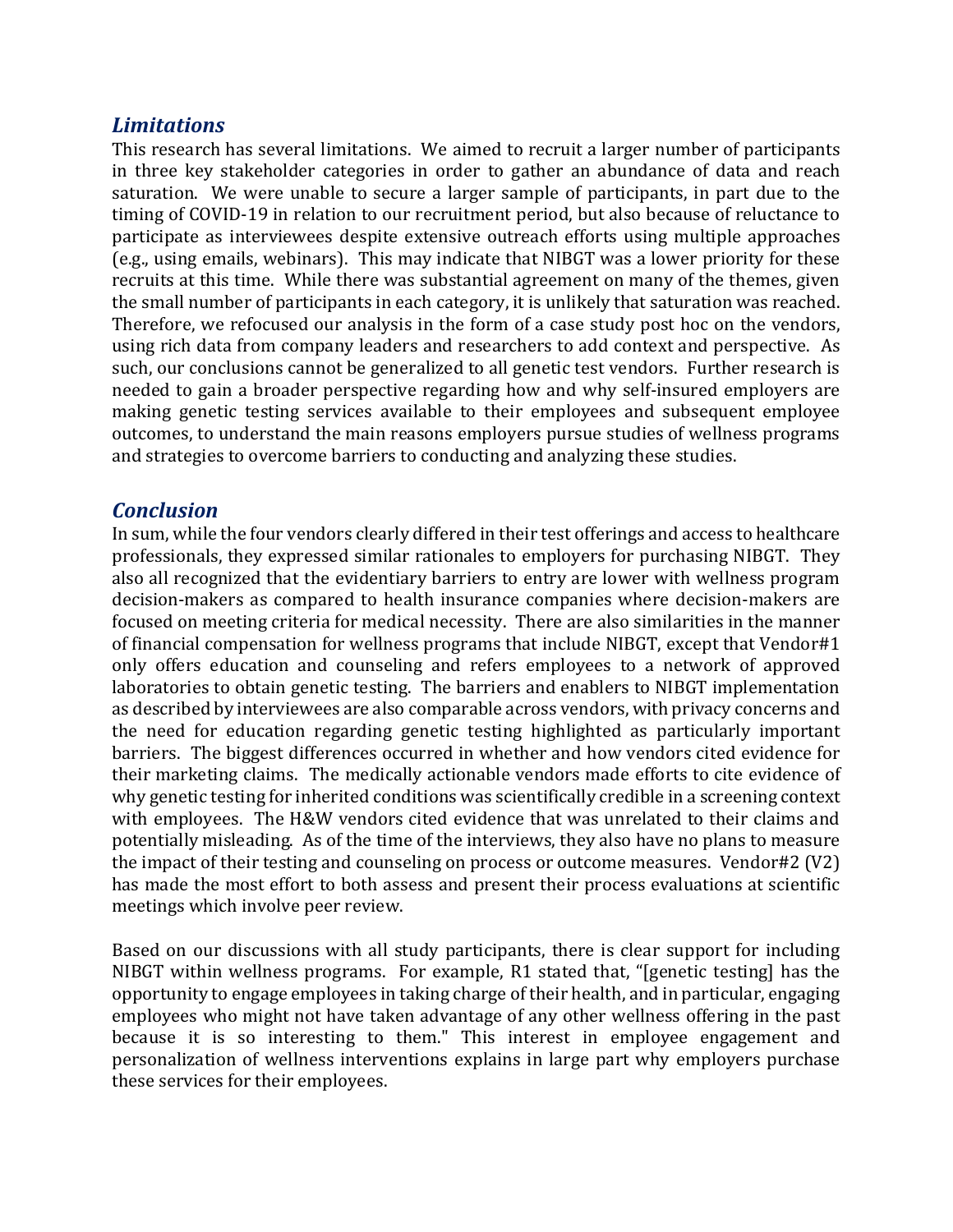However, NIBGT in wellness programs has had variable uptake and limited evidence of effectiveness as described by these vendors, company leaders and researchers. Though vendors have been successful in securing employer clients as early adopters, employer implementation and employee acceptance can be hindered by several barriers, some of which are unique to genetic testing in an otherwise healthy population.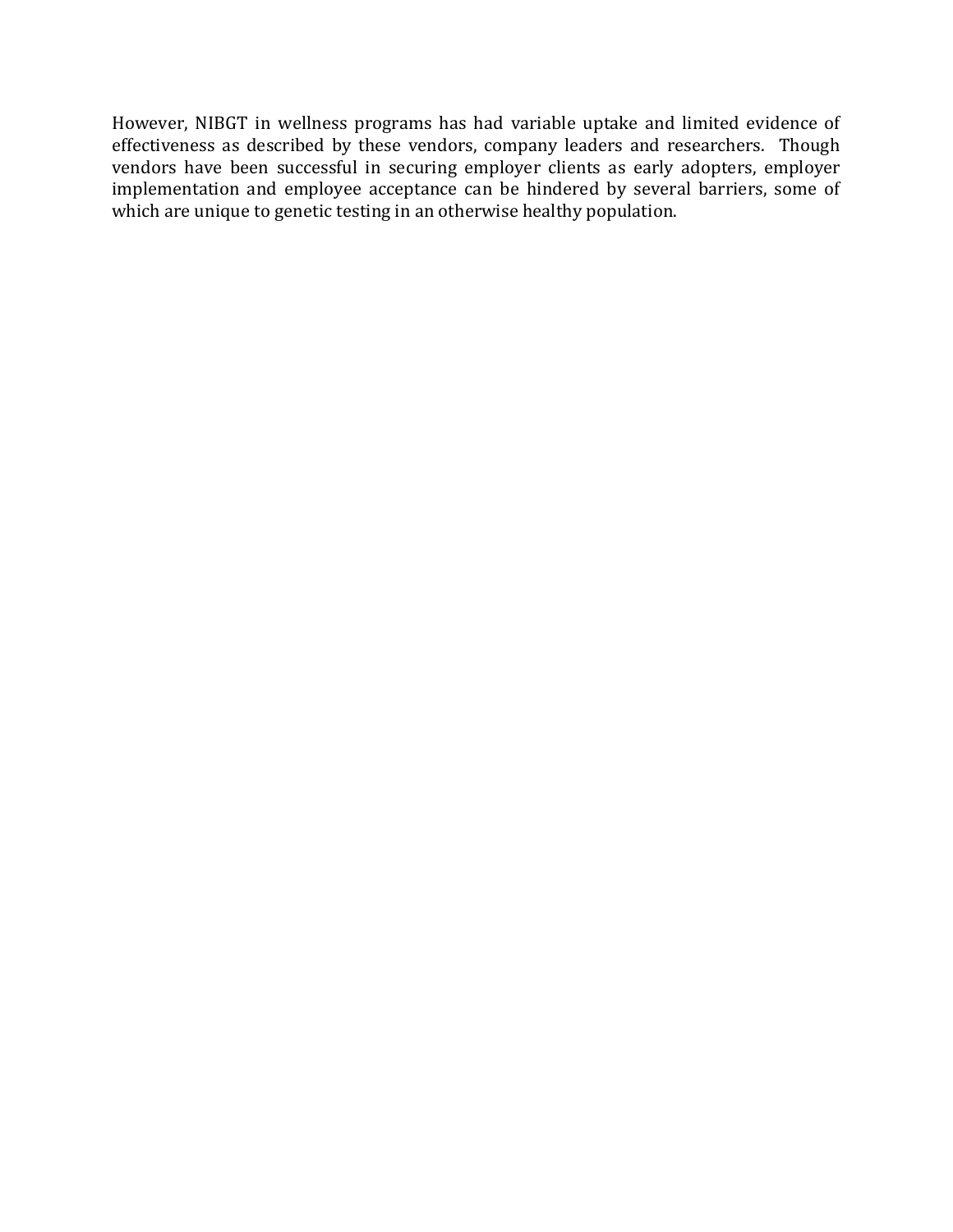# **References**

1Gale NK, Heath G, Cameron E, Rashid S, Redwood S. Using the framework method for the analysis of qualitative data in multi-disciplinary health research. *BMC Med Res Methodol*. 2013;13:117. Published 2013 Sep 18. doi:10.1186/1471-2288-13-117

2Ginsburg G. Exploring future collaborations in genomics & employee wellness*.* Presented at the Genomics in Health and Wellness Meeting; March 5-6, 2019; Bethesda, MD.

3Association for Molecular Pathology. *Association for Molecular Pathology Position Statement: Consumer Genomic Testing - June 2019* [position statement]. 2019.

4AGS. DNA Testing for Health & Wellness. [https://www.ags-health.com/.](https://www.ags-health.com/) Accessed June 28, 2020.

5Caligenix. Corporate Wellness. [https://www.caligenix.com/corporate-wellness.](https://www.caligenix.com/corporate-wellness) Accessed June 28, 2020.

6Color Genomics. *Teamsters* [case study]. 2020.

7Color Genomics. Personalize Employee Health: Color for Employers. [https://www.color.com/benefits.](https://www.color.com/benefits) Accessed June 28, 2020.

8Genome Medical. *The Employee-First Approach to Genetic Care* [case study]. 2020.

9Aldana S. Wellness ROI vs VOI: The Best Employee Well-being Programs Use Both. [https://www.wellsteps.com/blog/2020/01/02/wellness-roi-employee-well-being](https://www.wellsteps.com/blog/2020/01/02/wellness-roi-employee-well-being-programs/)[programs/.](https://www.wellsteps.com/blog/2020/01/02/wellness-roi-employee-well-being-programs/) Published July 2, 2020. Accessed July 10, 2020.

<sup>10</sup>Color Genomics. Resource Library. [https://www.color.com/resources.](https://www.color.com/resources) Accessed June 28, 2020.

11Steinberg G, Scott A, Honcz J, Spettell C, Pradhan S. Reducing Metabolic Syndrome Risk Using a Personalized Wellness Program. *J Occup Environ Med*. 2015; 57(12): 1269-1274. doi:10.1097/JOM.0000000000000582

 $12$ Bradley P, Shiekh M, Mehra V, et al. Improved efficacy with targeted pharmacogeneticguided treatment of patients with depression and anxiety: A randomized clinical trial<br>demonstrating clinical utility. *I Psychiatr Res.* 2018;96:100-107. demonstrating clinical utility. *J Psychiatr Res*. 2018;96:100-107. doi:10.1016/j.jpsychires.2017.09.024

13De La Torre H, & Goetzel R. How to Design a Corporate Wellness Plan That Actually Works.